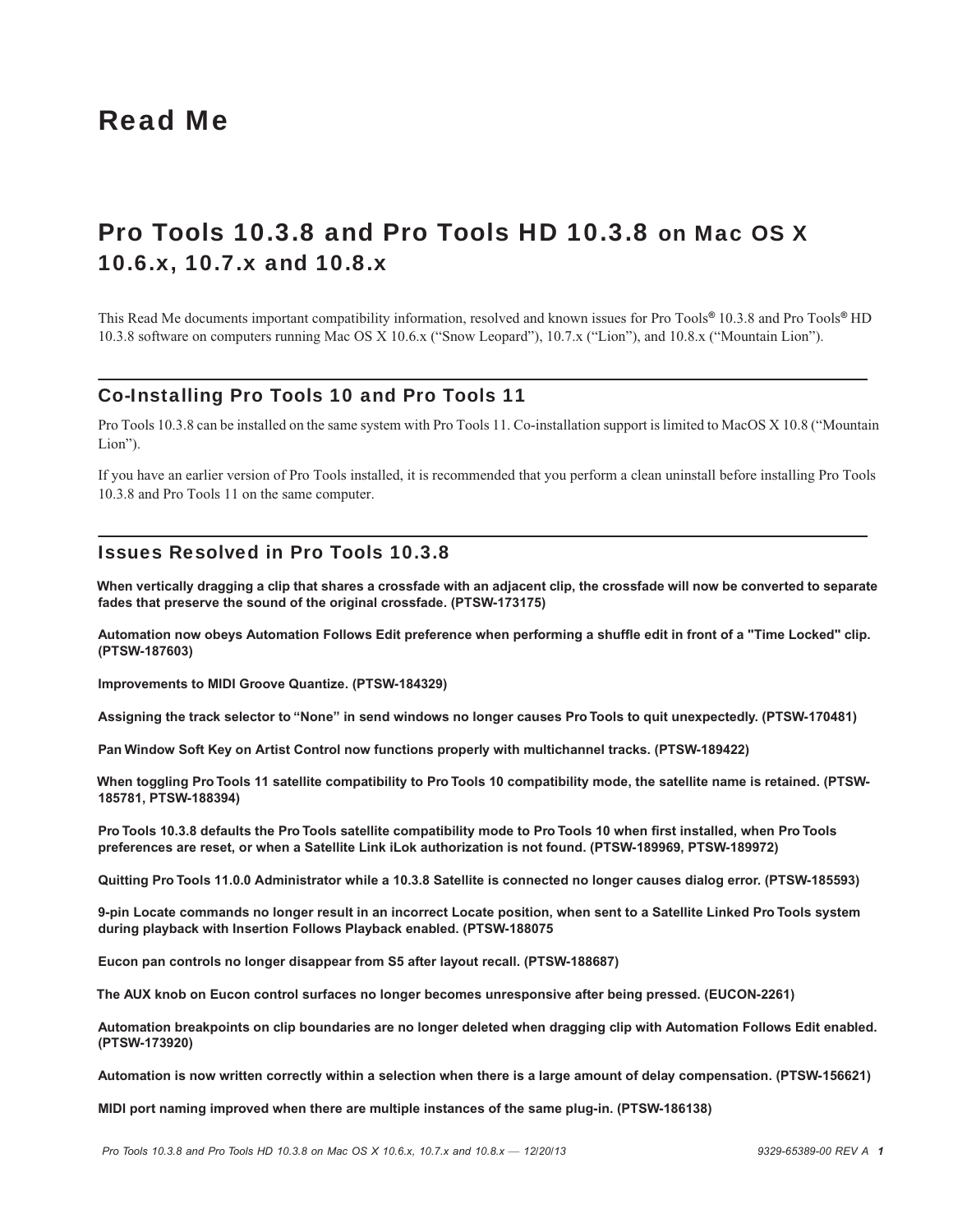**Installing Pro Tools Instrument Expansion Pack before Pro Tools no longer results in a blank plug-ins list. (PTSW-186733)**

**Exporting a sequence from Pro Tools to Interplay using the "Match Timecode" option no longer results in empty audio tracks. (PTSW-187273)**

**DigiTest now works properly with 3-card HDX systems. (PTSW-178630)**

# Issues Resolved in Pro Tools 10.3.7

**The Pro Tools application icon has been modified to allow easier identification of Pro Tools 10.3.7 in a co-install configuration.**

#### **Pro Tools 10 now has a Satellite protocol option that allows forward compatibility with Pro Tools 11.**

To allow you to connect Pro Tools 10 and Pro Tools 11 systems in a satellite configuration, an option has been added in the Satellite pane of the Peripherals dialog that allows you to select which version of the Satellite protocol you want to use (either Pro Tools 10 or Pro Tools 11). NOTE: All systems in a Satellite configuration must use the same version of the Satellite protocol. The admin system must be a Pro Tools 11 system.

#### **Avid Audio Engine performance has been improved for HDX, HD Native and HD Native Thunderbolt. (Mac OS X 10.8.4 or higher required).**

**Session save times have been improved. (PTSW-185060)**

**Destructive Punch now records properly after recording to the end of file. (PTSW-177550)**

**Crashes associated with the use of RME HDSPe MADI, HDSP PCIe and UAD Apollo interfaces have been resolved. (PTSW-164626, PTSW-182520, PTSW-182588)**

**Scroll wheel functions properly for a variety of numeric entry fields in Pro Tools: Video Offset, Preferences, Click/Countoff Options, Event Operations (PTSW-134626, PTSW-134632, PTSW-134634, PTSW-134636.)**

**In the Bounce dialog, "Enforce Avid Compatibility' has been changed to "Enforce Media Composer Compatibility" to better reflect the intended use of this option. (PTSW-181436)**

# Issues Resolved in Pro Tools 10.3.6

**In sessions at high sample rates on HDX systems, automation ramps now track accurately. (PTSW-170306, PTSW-181981)**

**When importing audio into a session by drag and drop, if two files have different names and the same unique ID, a "Stamp New Unique ID" message appears only if the modification dates of the two files are different. (PTSW-179183)**

**Certain non-Avid AAX DSP plug-ins could cause Pro Tools to quit unexpectedly with previous versions of Pro Tools 10.3. This has been resolved in Pro Tools. (PTSW-182881, PTSW-182883)**

**If, on first launch, Pro Tools detects that it is close to running out of memory due to a very large number of installed plug-ins (AAX/TDM/RTAS), it saves the current plug-in cache and then requires you to quit and relaunch ProTools. This is a workaround for temporary memory limits that exist only after a fresh Pro Tools install. (PTSW-180029)**

**AudioSuite processing from the Clip List using Overwrite Files mode no longer incorrectly adds AudioSuite handles. (PTSW-178956)**

**You can now adjust pop-up volume and pan sliders in the Edit Window with fine resolution (using standard Pro Tools key commands) in the same way as in the Mix Window. (PTSW-176942)**

**The Default button in the Input tab of I/O Setups no longer disables the "Compensate for Input Delays after Record Pass" option. (PTSW-172852)**

**With Pro Tools 10.3.6 and higher, Sound Designer II (.SD2) files are no longer supported. If you open a session containing SD2 files, they are converted to the session audio file format.**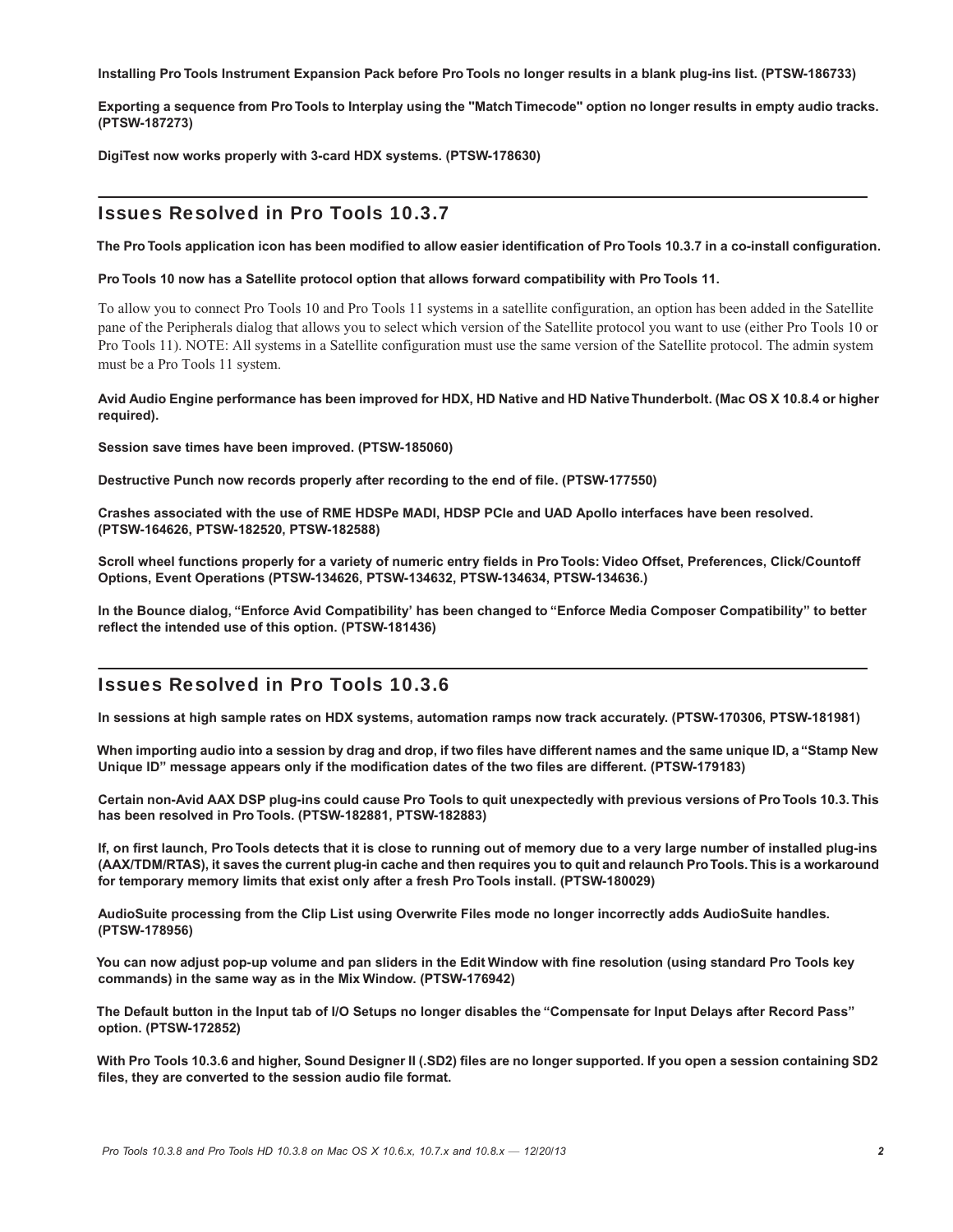# Plug-Ins

**Avid AAX plug-ins no longer cause Pro Tools to quit unexpectedly when switching channel views of a multi-mono plug-in. This problem only occurred on MacOS X 10.8. (PTSW-180912)**

**Channel Strip (Native) uses much less CPU capacity for shelving filters. (PTSW-170126)**

**Channel Strip, Pro Compressor, Pro Expander gain reduction now works correctly in Internal-All and Front/Rear channel linking modes. (PTSW-178201)**

**ReVibe II now supports saving of the collapsed tab state. (PTSW-174598)**

# Issues Resolved in Pro Tools 10.3.5

**Punch recording modes now work at all timeline locations. (PTSW-172752, PTSW-176726)**

**Certain types of plug-ins now properly receive keystrokes when focused without causing unwanted behavior in Pro Tools (such as Spacebar controlling the Transport). Note that some plug-ins do not accept certain keystrokes and those keystrokes will control Pro Tools. (PTSW-165586, PTSW-172156, PTSW-172540)**

**Multiple automation breakpoints in the same location are now cleaned up when using the Import Session Data command. (PTSW-179121)**

**When there is no other automation on a track except for an initial breakpoint, extra breakpoints are no longer created when trimming or nudging a clip from the beginning of a session. (PTSW-179170)**

**Unwanted automation ramps are no longer created after trimming a clip in Shuffle mode. (PTSW-178118)**

**Clips are no longer missing from the timeline after AAF import of a mixed frame rate sequence. (PTSW-167656)**

**During import, if a file's Unique Identifier (UID) is identical to one already in the session, and the Name and Mod Date of the files are also identical, the existing file in the session is automatically used. However, if two files have the same UID but different Mod Dates, Pro Tools lets you choose between using the existing file or stamping a new UID into the file being imported. This resolves potential problems when audio files are processed outside of Pro Tools and re-imported. (PTSW-179183)**

**The calculation of waveform overviews has been optimized.**

See <http://avid.force.com/pkb/articles/troubleshooting/Pro-Tools-waveform-overview-calculation> for more information.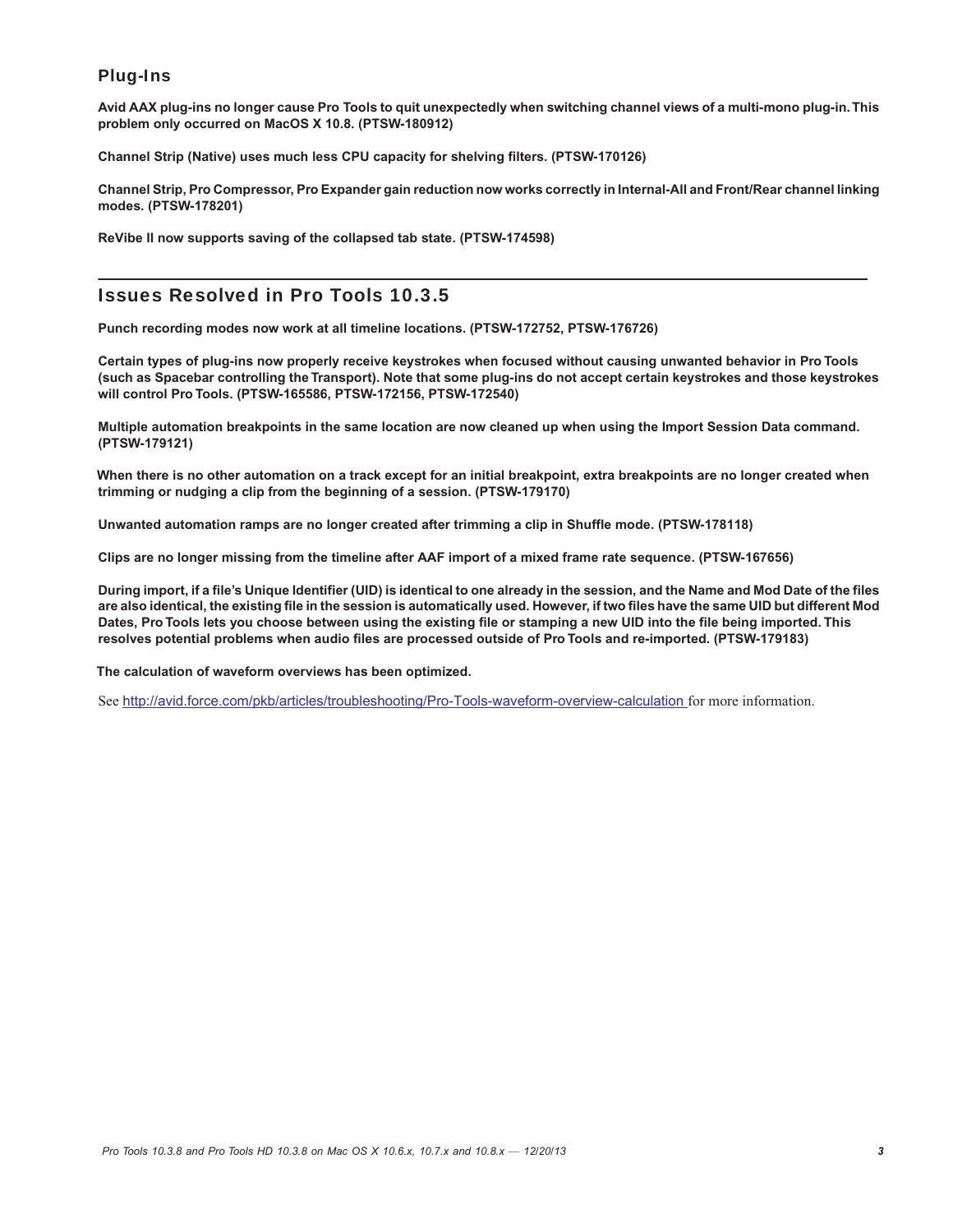# Issues Resolved in Pro Tools 10.3.4

**On Mac OS X 10.8.x (Mountain Lion), when editing automation, clip gain, or non-note MIDI data, the current value is displayed in a small box immediately upon first mouse click. (PTSW-170014)**

**The Start Time field in the Edit and Transport windows now correctly accepts direct numerical entry. (PTSW-170975)**

**Audio files can be now be exported as MXF. (PTSW-176177)**

**Pro Tools now stops playback of an Edit window selection on the exact last sample of a selection. (PTSW-168043)**

**Automation breakpoints selected in the Edit window can be nudged using key commands. (PTSW-174358)**

**Automation editing improvements when trimming regions over each other. (PTSW-177435)**

**Glide commands now work as described in the Pro Tools Reference Guide. (PTSW-174715, PTSW-177859)**

**Automation breakpoints are no longer incorrectly deleted during sample rate conversion. (PTSW-174707)**

**MIDI Time Code (MTC) is now correctly received by Pro Tools. (PTSW-174898)**

**With Pro Tools HDX, mute states work as expected after scrubbing. (PTSW-172240)**

**On HDX systems with 3 HDX cards, system delays are properly updated after a sample rate change. (PTSW-169477)**

**With the AudioSuite version of the Fairchild 670 plug-in, when previewing in mono mode, the right channel now plays audio. (PTSW-173018)**

**An error resulting in an "FF\_PacketStream" dialog when doing a time base conversion (ticks to/from samples) of an Elastic Audio track is fixed. (PTSW-173167)**

**Rhythmic algorithm accuracy improved when extreme compression/expansion settings exist on an Elastic Audio track. (PTSW-177009)**

**When using drag and drop to import audio, if a cloned audio file (one duplicated outside of Pro Tools) is imported, an alert is posted which gives a choice between restamping a Unique ID to the clone, or redirecting to the original file. (PTSW-163654)**

**Removed an unnecessary Unique ID stamping dialog when making a copy of a file using the Import Audio command. (PTSW-176931)**

**Timeline disk caching trigger is improved. (PTSW-176778)**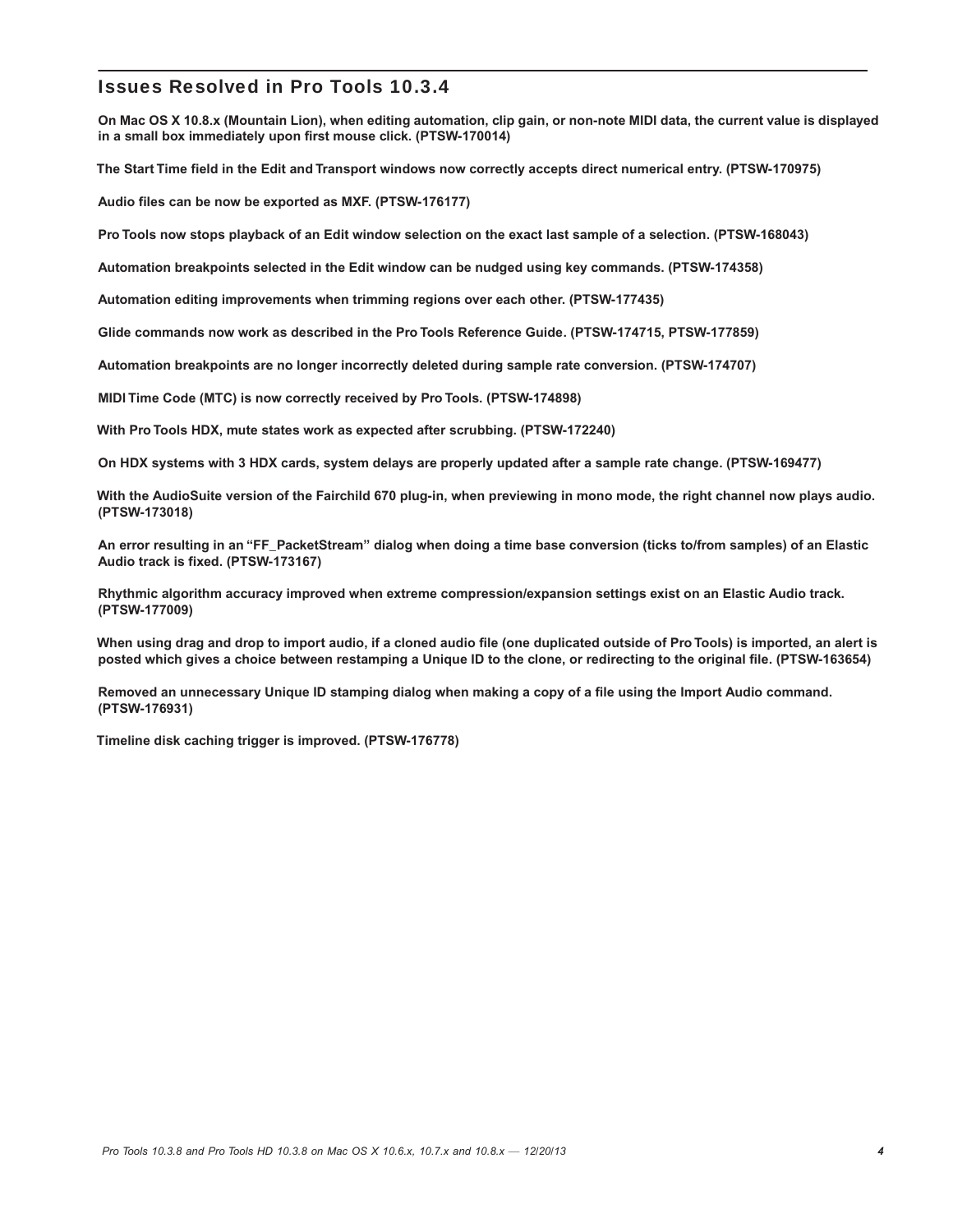# Issues Resolved in Pro Tools 10.3.3

**Improvements have been made to reduce the occurrence of -9171 and -9129 errors on HDX, HD Native and HD Native Thunderbolt systems (PTSW-170587)**

**When importing QuickTime files, associated audio now correctly follows interleaved format preference. (PTSW-169486, PTSW-167356)**

**When relinking interleaved multichannel files (LCR, Quad, 5.0, 5.1, 6.0, 6.1, 7.0 or 7.1), Center and Right channels are no longer inadvertently swapped. (PTSW-175285)**

**Relinking more than a few hundred MXF files no longer causes Pro Tools to quit unexpectedly. (PTSW-175347)**

**When using EUCON control surfaces, Pro Tools no longer quits unexpectedly after performing certain operations (PTSW-173919)**

**Selecting the Pan window on MC Control using the Attention/Selected track no longer causes Pro Tools to quit unexpectedly (PTSW-174525)**

**X-axis panning of certain plug-in surround channels from a D-Control is no longer inverted (PTSW-173286, PTSW-172836, PTSW-173938)**

This issue affected Maggot Spanner, Dolby ATMOS, and New Audio Technology Spatial Audio Designer. Plug-Ins may require an update to take advantage of this fix.

**D-Control Custom Fader plug-in maps no longer need to be recalled after every Channel Select operation. (PTSW-158750)**

**The "Import as Offline Satellite Media" option is now available in Pro Tools HD when running on systems without HD hardware. (PTSW-171738, PTSW-173186)**

**Plug-Ins with 4096 or more samples of latency now preview correctly in AudioSuite. Previously, errors -7104 or -7450 would occur. (PTSW-173329)**

**Auditioning custom crossfade shapes in the Fade dialog now produces correct audio. (PTSW-173669)**

**When using VenueLink with Pro Tools, snapshot recall is now instantaneous. (PTSW-167189)**

**To improve performance, the Disk Cache function now caches only the audio files that will be heard during playback. Audio that is muted or that is not on an active playlist will not be cached.**

# Issues Resolved in Pro Tools 10.3.2

**HD Native Thunderbolt now works correctly with Core Audio. (PTSW-172845)**

**Automation breakpoints are no longer added unnecessarily when editing clips with Automation Follows Edit turned on. (PTSW-173028)**

**Automation overlaying audio that is then processed using the Strip Silence command is kept intact. (PTSW-170804)**

**Very large files exported to Interplay will not be quarantined. (PTSW-154522)**

**Web Services hostname / IP address is now remembered between Send to Playback exports. (PTSW-172334)**

**The "Capture Selection" function in Beat Detective now captures the correct end time based on the selected note resolution instead of actual transient location. (PTSW-172978)**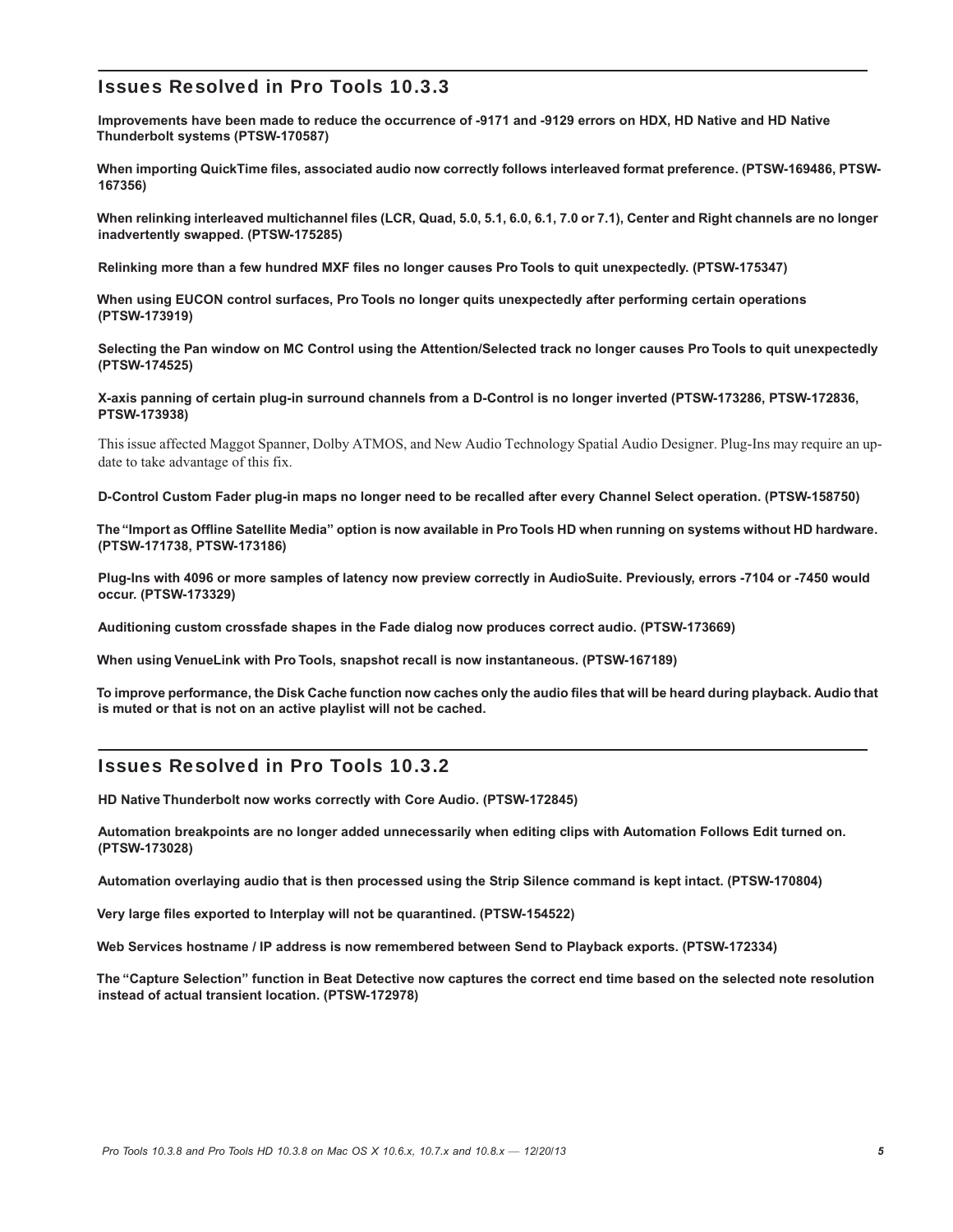# Issues Resolved in Pro Tools 10.3.1

**Unwanted data is no longer appended to the end of record passes under certain conditions. (PTSW-170032)**

**On Pro Tools HDX systems, 176.4/192kHz sessions are now free of unwanted noise in some specific mixer configurations. (PTSW-166529)**

**When zoomed into the sample level, waveforms whose clip start is off-screen now draw accurately (instead of one sample late). (PTSW-162497)**

**Clicking the Automation Follows Edit button now correctly causes the current selection to update to reflect the new state of the button. (PTSW-170044)**

**Automation breakpoints outside of a pasted selection area that match the edge values of the pasted automation (redundant breakpoints) are no longer modified when pasting. (PTSW-171725)**

**AudioSuite operations using the "Whole File" parameter no longer result in unwanted changes to audio data or cause ProTools to quit unexpectedly. (PTSW-170456, PTSW-170920)**

**In Dynamic Transport mode with Link Timeline and Edit Selection enabled, the playhead no longer moves to beginning of the selection. (PTSW-172367)**

# Issues Resolved in Pro Tools 10.3

# **Display**

**Waveforms are now drawn correctly in the Fades dialog when the start or end points are moved in from the edges. (PTSW-157852)**

# Playback and Recording

**A class of unexpected 9092, 9093, 9128, or 9129 errors no longer occurs. An error that caused the counters to incorrectly indicate a very high speed of playback or record no longer occurs. (PTSW-163794)**

**Input meters on HDX systems now properly indicate clipping. (PTSW-165661)**

**Scrubbing on tracks above 192 voices on HD Native no longer causes Pro Tools to quit unexpectedly. (PTSW-171347)**

# Destructive Punch

**Magic ID error is no longer encountered when using Destructive Punch in certain situations. (PTSW-156797)**

**Destructive Punch now works properly with interleaved audio files. (PTSW-163841)**

# Automatic Delay Compensation

**Delay Compensation may now be enabled for plug-in sidechains in the Operation preferences. (HDX hardware-accelerated systems only).**

# Automation

**Nudging automation selections now maintains automation shapes inside and outside the selection by inserting anchor breakpoints at the selection edges. (PTSW-170098, PTSW-170102)**

**Glide automation correctly glides between values in a selection. (PTSW-166746)**

**Automation data can be pasted correctly when Automation Follows Edit is disabled. (PTSW-164539)**

**Pasting automation selections no longer creates unexpected ramps. (PTSW-158837)**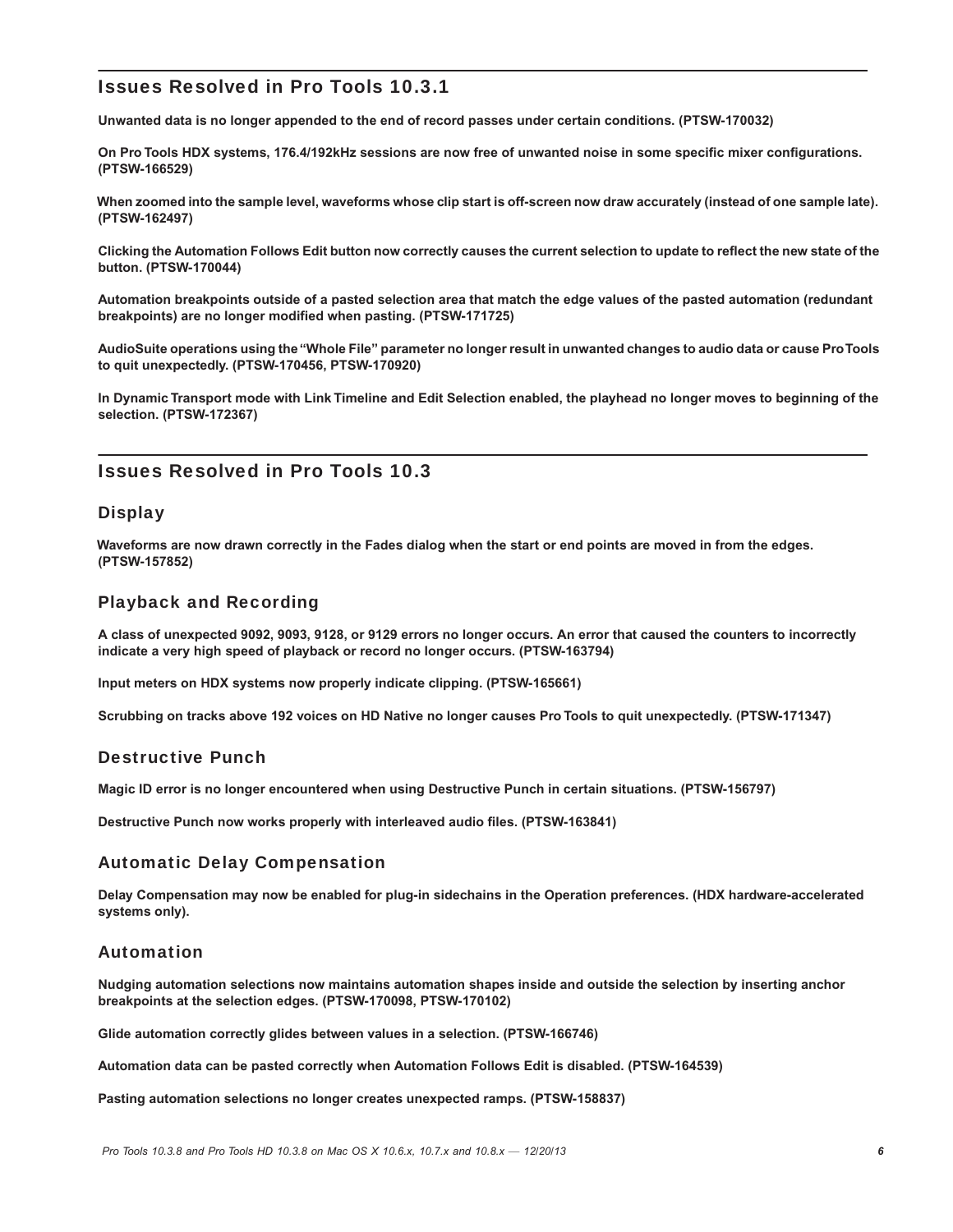**Trimming clips with automation no longer creates unexpected ramps. (PTSW-168444)**

**Automation trimming is now limited such that the lowest value can be trimmed up only to the maximum possible value, and the highest value can be trimmed down only to the minimum possible value. (PTSW-167044)**

**Spurious -9155 (automation too dense) errors have been resolved. (PTSW-158618)**

**Performance has been improved in Continuous Scroll mode when using the "All tracks in Volume view" key command Option + "-" (minus) (PTSW-163652)**

**Pro Tools no longer quits unexpectedly when coalescing volume automation to clip gain. (PTSW-164914)**

**Clip gain positions are no longer affected by the padding amount in Compact Audio dialog. (PTSW-163745)**

# Editing

**Nudging audio within a region no longer affects audio on undisplayed alternate playlists. (PTSW-138403)**

**Using the Object Grabber to duplicate one or more clips to a different location on the same track(s), either to the insertion point or by dragging, now correctly results in only the copied clips being object-selected, and not the originals. (PTSW-167253)**

**Elastic Audio Commit works correctly when there are tempo changes in the session. (PTSW-165797)**

# Plug-Ins and Processing

**Audio sync issues when rendering clip gain on clips with crossfades have been resolved. (PTSW-170425)**

**The Right-Click menu is now available for making the input (sidechain) active or inactive. (PTSW-166221)**

**Key input (sidechain) menu text is now italicized when made inactive with the Control-Command key command. (PTSW-166219)**

**Do To All and Do To Selected are now available for Key input menu active / inactive state.**

**Mod Delay III correctly recalls tempo sync settings on session open. (PTSW-165514)**

**Mod Delay III follows tempo changes correctly in Sync mode. (PTSW-165607)**

**Mod Delay III note value buttons work correctly in stereo link mode. (PTSW-166842)**

**Native Instruments Kontakt no longer causes Pro Tools menus to become grayed out. (PTSW-166474)**

**An error in "ViewsUOSWindow.MacCarbon.cpp Line 1817" no longer occurs with several third party plug-ins. (PTSW-168032)**

# System Usage Window

**The CPU Usage meter now displays CPU cycles required for communication with the HD Native and HDX PCIe cards.The meter is more accurate than before with these systems.**

# MIDI

**MIDI data selection is now correctly based on the displayed location of the data, which is dependent on the "Display Events as Modified by Real-Time Properties" preference. (PTSW-161895)**

**MIDI CC data now displays correctly when the "Display Events as Modified by Real-Time Properties" preference is changed. (PTSW-142253)**

**Selecting notes with the marquee in Notes or Velocity view, after having done so in a previously opened session, will no longer cause crashes. (PTSW-164990)**

**A new preference has been added on the MIDI pane under Delay for External Devices: Notes and Controllers. When enabled, Pro Tools applies Delay Compensation to MIDI notes and MIDI controller data. This is helpful when monitoring external MIDI devices outside of Pro Tools.**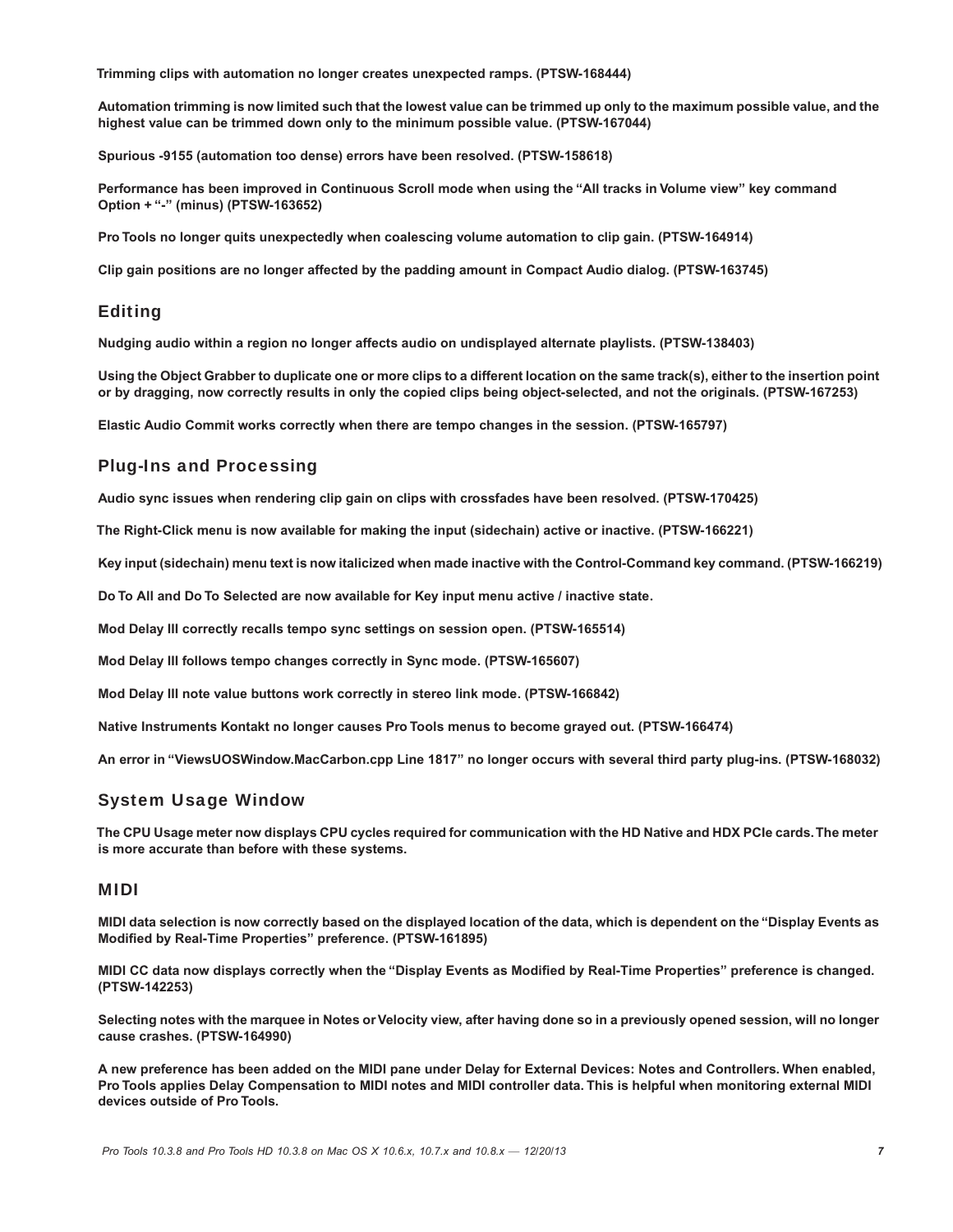# Control Surfaces

**The handling of ICON-specific session data has been optimized to improve performance of the Save Session command. (PTSW-164767)**

**On ICON worksurfaces, the LFE channel is available in 5.1 mode on the touchscreen surround panner. (PTSW-136779)**

**On ICON worksurfaces, when using the EQ III AAX plug-in, the "Q" knob for LF and HF bands in the EQ section now adjusts Q in bell mode correctly. (PTSW-165549)**

# Video and Synchronization

**All Satellite Link and Video Satellite systems now stop on the same location when rewound to the beginning of the session. (PTSW-161241)**

**Media Composer now stops in sync when Pro Tools is recording. (PTSW-161353)**

**Pro Tools stops sending timecode when a played selection ends. Devices receiving timecode stop correctly when Pro Tools stops. (PTSW-151199)**

**Locating from a 9-pin controller now reliably updates Pro Tools location. (PTSW-163261)**

**Spurious timecode values are not sent during certain transport command sequences. (PTSW-167405)**

**When using BlackMagic video output, 1080p24 and 720p59 formats are now properly set. (PTSW-3099)**

# Compatibility

Avid can only assure compatibility and provide support for qualified hardware and software configurations.

*For the latest compatibility information—including qualified computers, operating systems, and third-party products—visit the Avid website (www.avid.com/compatibility).*

# iLok USB Smart Key and Pro Tools Authorization

#### **An iLok must be connected at all times while running Pro Tools**

Pro Tools requires that an iLok with the appropriate authorizations be connected to the computer at all times. Do not remove the iLok while running Pro Tools. If the iLok is removed while Pro Tools is running, one of the following will occur:

Pro Tools displays a dialog giving you the following choices:

- Reinsert the iLok and click Save. Pro Tools saves the session and then quits.
- Click Quit. Pro Tools closes the session without saving and then quits.

 $-$  or  $-$ 

Pro Tools displays a dialog giving you the following choices:

- Reinsert the iLok and click OK to continue working in Pro Tools.
- Click Cancel. Pro Tools closes the session without saving and then quits.

# Plug-Ins

#### **Plug-Ins Now Available in AAX Format**

With Pro Tools 10.3.3 and higher, the following plug-ins are available in AAX format and installed with Pro Tools:

- $\bullet$  InTune (DSP & Native)
- Eleven (DSP & Native): If you currently own the Eleven plug-in (.dpm version) the new AAX version is installed.

#### **Mixer and Elastic Audio plug-ins from lower versions of Pro Tools are not compatible with Pro Tools 10 (PTSW-136983)**

The Mixer and Elastic Audio Plug-ins from lower versions of Pro Tools are not compatible with Pro Tools 10.x. If you encounter an error indicating that these plug-ins are corrupted please re-run the Pro Tools 10 installer to ensure that the correct plug-ins are installed.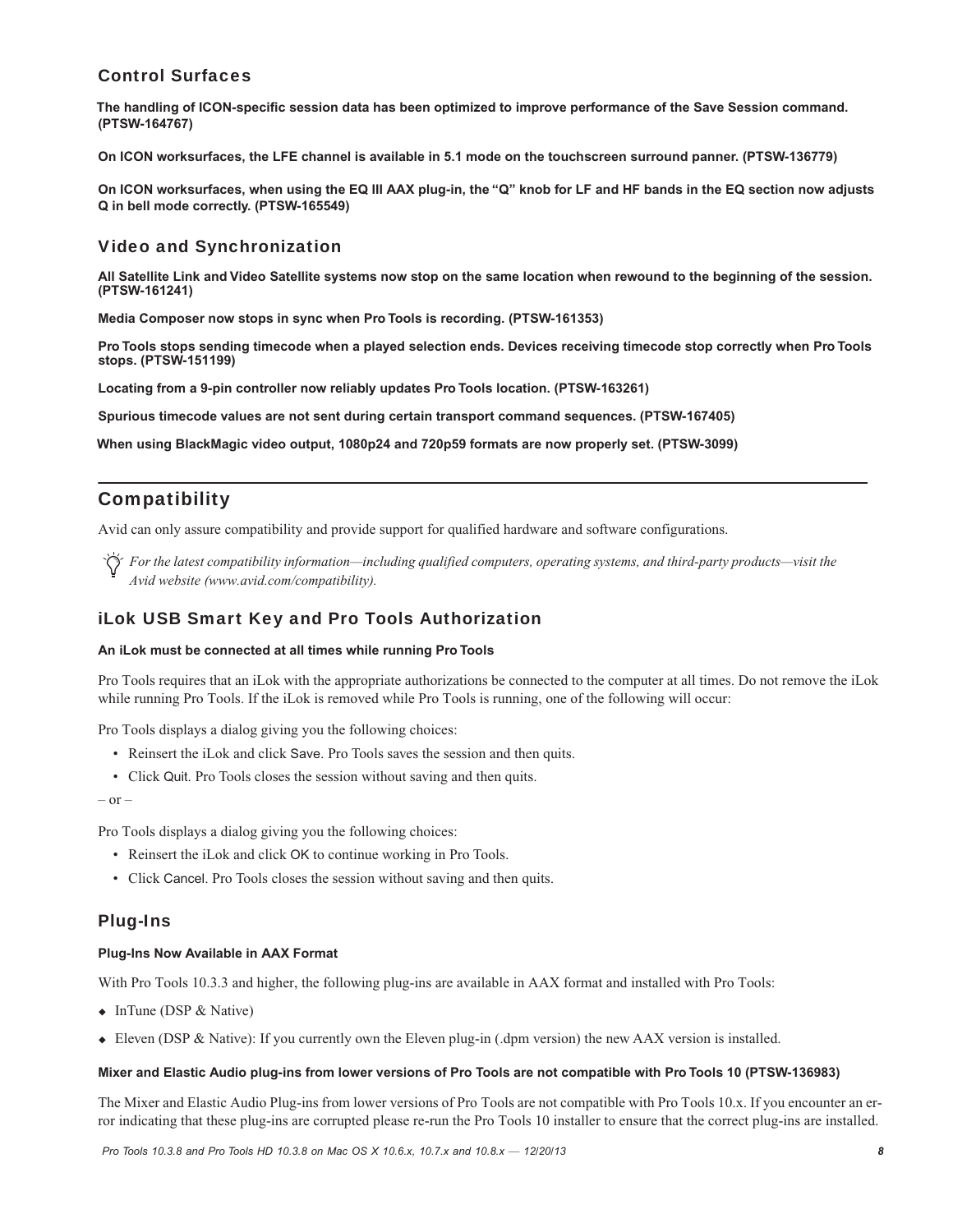# General Compatibility

QuickTime Player is not currently compatible with Avid Audio Interfaces on Mac OS X 10.8 (PTSW-163965)

QuickTime Player does not currently support Avid audio devices as output devices with Mac OS X 10.8. Audio will not pass through and playback will not start. Please use an alternate audio interface for QuickTime Player, or use another software solution for playing back QuickTime files with Avid audio devices as a workaround for this issue.

#### **Pro Tools cannot record to drives formatted as Case-Sensitive (PTSW-64502)**

Pro Tools cannot record to Mac OS X drives which have been formatted as "Case-Sensitive." Format the Mac OS X record volumes as "Mac OS X Extended (Journaled)" in order to record properly.

#### **Spotlight indexing can interfere with long record passes (97151)**

There are known incompatibilities with Spotlight indexing drives while recording audio. If you will be recording to a large number of tracks for over an hour, set all of your drives to private in the Mac OS X System Preferences to ensure maximum performance. Failure to do this may result in Pro Tools reporting an error and ending the record pass when Spotlight indexes the drives.

#### **Mac OS X 10.7.x - 10.8.x keyboard shortcuts for Mission Control conflict with Pro Tools keyboard shortcuts**

By default, Mac OS X 10.7.x and 10.8.x use Control + Arrow keys to open Mission Control and Application Windows. These keyboard shortcuts conflict with the Pro Tools keyboard shortcuts for changing track display height. You can disable or reassign these shortcuts in Mac OS X.

#### **To disable or reassign keyboard shortcuts in Mac OS X:**

- **1** From the Apple menu, choose System Preferences.
- **2** Click Keyboard.
- **3** Click the Keyboard Shortcuts tab.
- **4** Disable or reassign the shortcut for Mission Control.

#### **In Mac OS X 10.7.x - 10.8.x, the Library folder in each User folder is hidden**

DigiTrace logs, which can be helpful in troubleshooting Pro Tools errors, are stored in User/Library. These logs will be more difficult to find if the Library folder is hidden.

#### **To find the Library folder:**

Go to the Finder and click the Go menu while holding the Option key. Library will appear in the menu while the Option key is held.

#### **To display all hidden files and folders in an Open dialog:**

■ Press Command+Shift.

#### **To permanently unhide the Library folder:**

- **1** Launch Terminal.
- **2** Type: *chflags nohidden /Users/<Username>/Library.*

# *The hide status of the Library folder may be reset during an OS update.*

#### **Pro Tools menus and interface are grayed out on launch (PTSW-18024)**

Pro Tools can appear unresponsive at launch, with the menus grayed out and browsers inoperable. This can happen because of Spaces. If Pro Tools is launched in any other Space than the first one, the Session Quick Start dialog still opens in the first Space. You can temporarily disable Spaces, launch Pro Tools, and disable the Session Quick Start dialog in the Preferences to avoid this problem.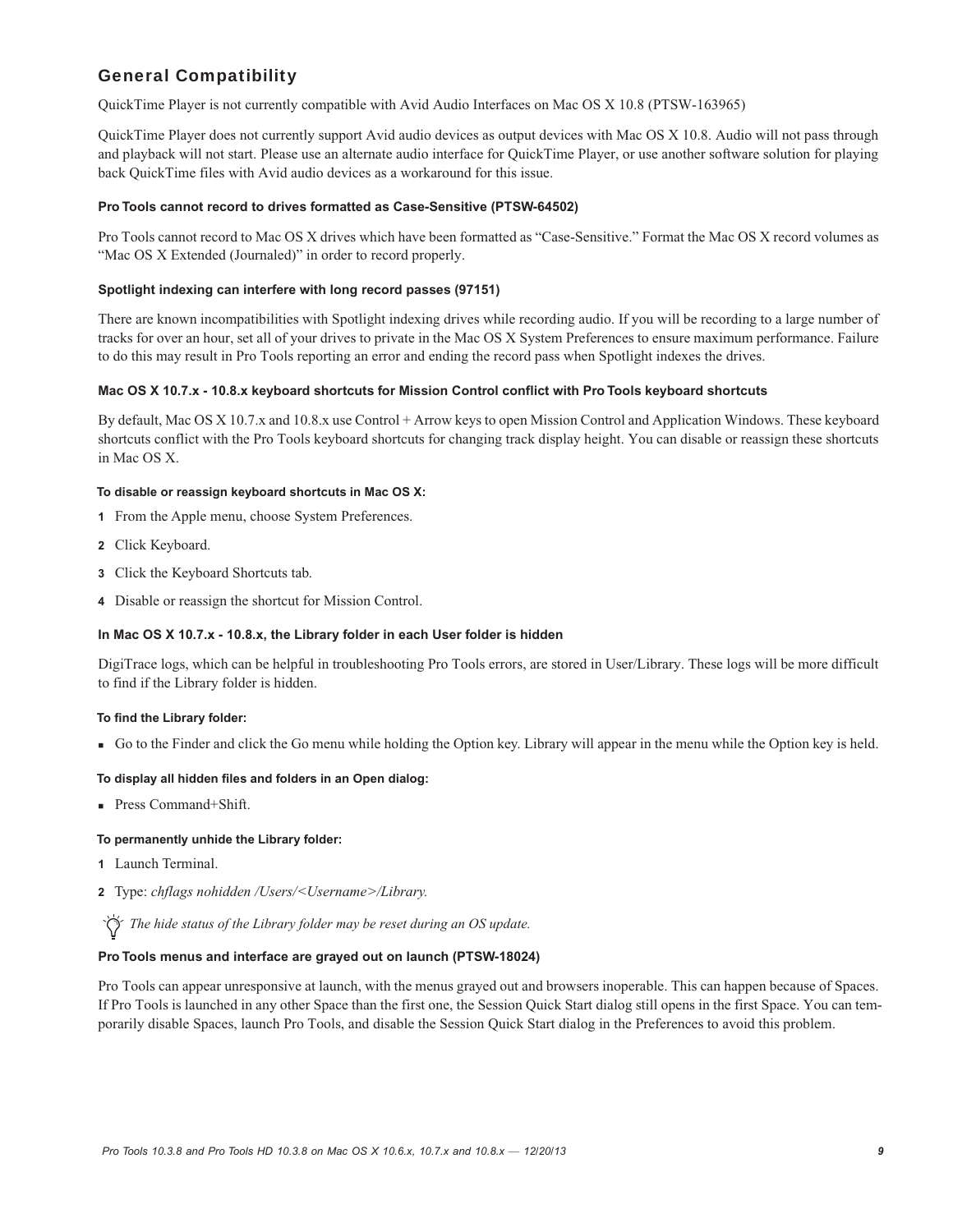#### **Automatic Update Notification will not connect through a proxy server that requires authentication (108837)**

Software Updater will not find an active Internet connection when behind a proxy server that requires authentication to gain Internet access. To work around this, the client machine with Software Updater needs to be moved out from behind the proxy or the proxy needs to allow HTTP access via port 80 without requiring authentication.

#### **Ethernet control surfaces may be unable to communicate with Pro Tools when Parallels Desktop for Mac is installed (101232)**

If you use an Ethernet control surface (such as C|24, D-Control or D-Command) with Pro Tools, Parallels Desktop for Mac may prevent communication with the surface. Uninstall Parallels for your computer to restore communication.

# **Co-installation of Pro Tools with Media Composer (PTSW-161947)**

If you are running Media Composer 6.x on the same computer with Pro Tools 10.x using HDX, TDM, or HD Native hardware, make sure to install Media Composer 6.0.1.1 or later.

# **Launching Pro Tools on OS X managed accounts with parental controls (PTSW-158757)**

Observe the following steps to ensure that Pro Tools launches correctly on OS X Managed Accounts with Parental controls:

- **1** After installation, launch Pro Tools on an Administrator Account before attempting to launch on a Managed Account. Otherwise, you may need to reinstall Pro Tools.
- **2** Restart the computer and log into the Managed Account.
- **3** When launching Pro Tools, you may encounter a series of warning dialogs. Observe the following steps to dismiss them:
- If you encounter the warning: "You don't have permission to use the application Pro Tools," choose "Always Allow" and enter your Administrator name/password.
- If you encounter the warning: "Error trying to communicate with DigiShoe Tool. This could indicate a permissions problem with the installation. Try a clean reinstall (-9169)," click OK to dismiss the error. Pro Tools will not launch.
- If you encounter the warning: "You don't have permission to use the application DigiShoe Tool," choose "Always Allow" and enter your Administrator name/password.
- Launch Pro Tools. The preceding steps are only necessary the first time you attempt to launch on the Managed Account.

# Pro Tools|HDX Systems

# **Some Mac Pro computers with certain video cards may not have power connections available for HDX cards (PTSW-156651)**

Some video cards require power from the motherboard, which is also a requirement for Avid HDX cards. If you have a video card that requires both power connections on the motherboard, a power connection for your HDX cards will not be available. To avoid this problem, use a video card that does not require more than one power connection to the motherboard.

# Pro Tools|HD Systems

# **Slot order for BlackMagic Design DeckLink Extreme II PCIe card and Pro Tools|HD PCIe cards (106661)**

BlackMagic Design recommends placing the DeckLink Extreme II video playback and capture card in Slot 3 of your PCIe Macintosh. You may have difficulty placing the HDMI daughter card in an unused slot between slots 0 and 1 in your Power Mac computer due to the full size of Pro Tools HD cards. In order to accommodate an additional Pro Tools|HD Accel card, the DeckLink Extreme II was extensively tested in PCIe slot 1 as well. No decrease in performance was found.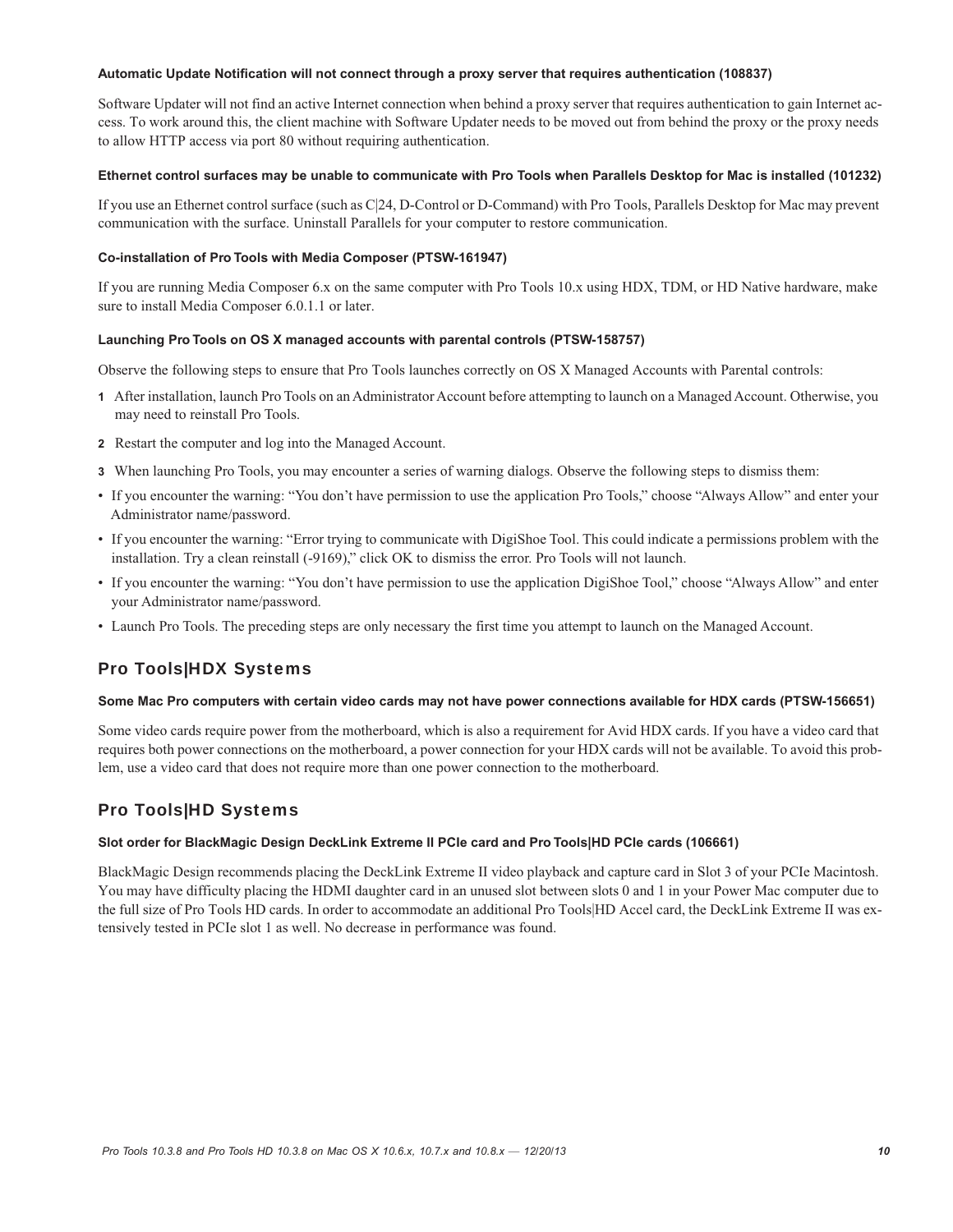# HD Native Systems

### **With Mac OS 10.6.8 or higher, it may not be possible to update the firmware on an HD Native PCIe card (PTSW-146374)**

When launching Pro Tools HD with a HD Native card on Mac OS 10.6.8 or higher, a –1164 error may occur. This error indicates that the firmware for the HD Native card cannot be updated from version 1.0 to version 1.02 or 1.03. If this error occurs, you can only update the firmware using Mac OS X 10.6.7 or lower. The firmware update can also fail when using a Thunderbolt MacBook Pro. To avoid this error, use a Mac without Thunderbolt and use the Avid NativeCardFlasher utility to update the HD Native firmware,

*For more information on updating Native card firmware, refer to the following Avid Knowledge Base articles: http://avid.custkb.com/avid/app/selfservice/search.jsp?DocId=419331 http://avid.custkb.com/avid/app/selfservice/search.jsp?DocId=429831*

# **HD Native card should be installed in PCIe slot 3 or slot 4 of Woodcrest and Clovertown Mac Pro computers for optimum performance (PTSW-1771)**

Clovertown and Woodcrest Mac computers cannot support a PCIe device of speed greater than 1x in PCIe Slot 2 without PCIe Slot 1 being lowered to 8x. (Note that Avid does not test graphics cards at less than their ideal speed of 16x.) To avoid this problem, install your Pro Tools Native card in PCIe slot 3 or slot 4 of your Clovertown or Woodcrest era Mac computer.

# **Clovertown Mac Pro computers do not have the PCIe bandwidth required to use more than two 4x PCIe cards at full speed (PTSW-1657 and PTSW-1456)**

Clovertown Mac Pro computers with an ATTO UL5D card, a BlackMagic Design's Decklink 3 Video Capture card, and an HD Native card do not have the PCIe Bandwidth required to run all three cards at full speed. In this configuration, three 4x PCIe cards are being called for, while Clovertown Mac Pro computers can only accommodate two 4x cards and one 1x card. Consequently, one card must be run at less than full speed. Avid has not tested any down-throttled combinations and as such this is an unsupported configuration. Consider the following options as workarounds: slow down the built in graphics card to 8x or remove the SCSI HBA card and use SATA instead of SCSI drives.

Similarly, an HD Native card, an ATTO Celerity ES-41 Fiber Optic Network Adapter card, and a BlackMagic Design's DeckLink 3 card cannot be combined in Clowertown era Mac Pro without one card being used at less than its optimal PCIe bandwidth. Since Pro Tools support for Unity MediaNet 5 is limited to push/pull scenarios, Avid recommends that the ATTO Celerity card be down-throttled by installing it in the 1x PCIe slot, and that the HD Native and DeckLink 3 cards be installed in the 4x PCIe slots.

Avid strongly recommends against running the HD Native card or BlackMagic Design DeckLink 3 card at less than full speed.

# **VENUE 2.9.1 systems with two HDx Option Cards may not be recognized by Pro Tools HD Native systems (PTSW-142834)**

If a second HDx Option card is installed in a VENUE 2.9.1 system, it may cause both HDx cards not to be recognized by Pro Tools on HD Native. A single VENUE HDx Option card is recognized properly by Pro Tools on HD Native, so for consistent performance it may be necessary to de-install the second HDx card.

# HyperControl Support

Pro Tools 10.3.3 and higher add HyperControl support for the M-Audio Axiom AIR Mini 32 keyboard.

# Support for Gobbler Collaboration and Backup Tool

Pro Tools 10.3.3 and higher add integrated support for Send to Gobbler workflows. Gobbler is a cloud-based backup, transfer, and collaboration tool for managing audio projects and their media assets. Pro Tools integrates with Gobbler to send Pro Tools sessions and audio files to collaborators over the Internet. When installed, the Gobbler application can be configured to scan your system to locate and automatically back up your Pro Tools sessions and associated media files. If you do not have an account, you can create one for free.

Pro Tools lets you send your Pro Tools session and associated media with Gobbler using the Send to Gobbler command (File > Send To > Gobbler). You can also send individual audio files using the Share With Gobbler command in either the Pro Tools Bounce To Disk dialog or the Export Selected dialog.

For more information about using Send To Gobbler and Share With Gobbler commands in Pro Tools, refer to the Pro Tools Reference Guide.

For more information about Gobbler, visit www.gobbler.com.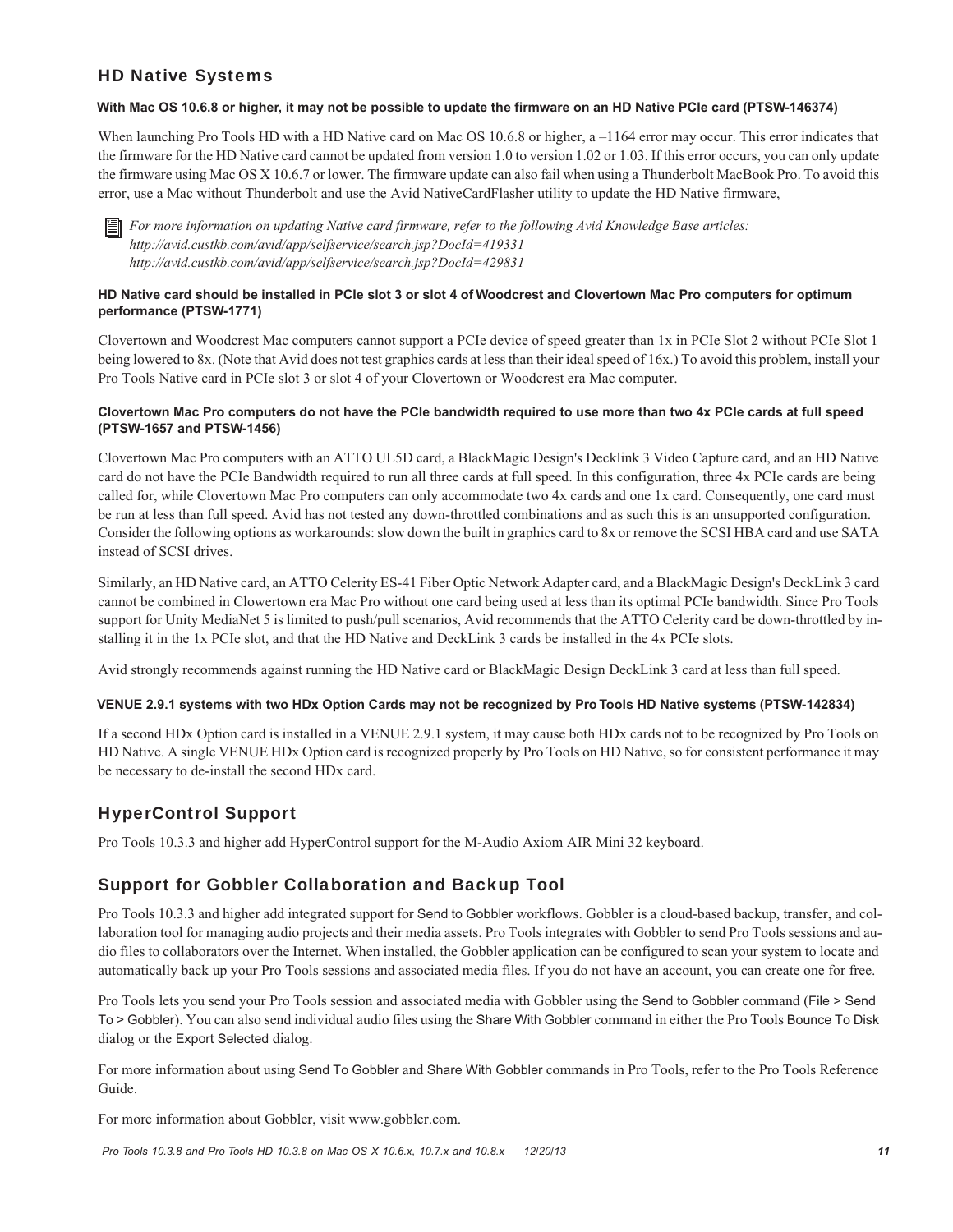# Known Issues

The following section documents known issues you may encounter when using Pro Tools 10.3 or Pro Tools HD 10.3, along with workarounds if they exist.



*For known issues specific to any of the software options for Pro Tools HD, see the Satellite Link Read Me, the Video Satellite Read Me, or the Video Satellite LE Read Me.*

# General Pro Tools Issues

# **Synchronizing to external clock with a different sample rate from the session results in the following error: "The current playback engine does not support a sample rate of 44.1 kHz" (PTSW-127065)**

In certain circumstances, attempting to synchronize to an external clock that has a different sample rate than the session may result in the following error: "The current playback engine does not support a sample rate of 44.1 kHz." On Mac OS X, this may be preceded by the error "Pro Tools has re-set the sample rate of the HW device because it was changed by another application." If this happens, correct the sample rate mismatch and re-select the correct clock rate.

#### **Session templates retain I/O settings and some preferences, display settings, and window layouts (111605)**

Pro Tools session templates retain the I/O settings and some of the preferences, display settings, and window layouts from the system on which the template was created. Consequently, created a new session based on a template restores several session properties from the original system. These properties are retained by Pro Tools until you change them or another session or template is opened that replaces them. This also means that if a new blank session is created after using a template, the properties from the template will be used for the new session.

The properties retained from templates include default track height, view settings, window size and position, and I/O Setup. You can update templates by making the desired changes, using the File > Save as Template command (be sure to select the "Install template in system" option), and then selecting the template you want to replace.

# **With Mac OS X 10.7.x ("Lion") and 10.8.x ("Mountain Lion"), the Send To DigiDelivery command in Pro Tools requires a beta version of DigiDelivery.**

The latest production version of the DigiDelivery client application is not compatible Mac OS X 10.7.x ("Lion") or 10.8.x ("Mountain Lion"). A beta version of the DigiDelivery client is available for users of Mac OS X 10.7.x. Although it has not been through a full qualification test effort, there are no known issues with this version.

#### **CPU Usage Limit may be reached when Error Suppression is enabled (PTSW-50339)**

When enabling Error Suppression at CPU Usage Limit 85% or higher, it may be possible to overload your computer to a point at which it is no longer recoverable. To avoid this state, keep your CPU Usage Limit set to 80% or lower when Error Suppression is enabled

#### **Screen redraw may slow down at higher CPU Usage Limit settings when Host Engine Error Suppression is on (82915)**

In some cases, you may experience a slowdown in screen redraw or background CPU tasks when Host Engine Error Suppression is engaged and the CPU Usage Limit is set to 85 percent or above. If you encounter this behavior while using Error Suppression, open the Playback Engine Dialog and lower the CPU Usage Limit by 5 to 10 percent.

#### **Session Notes dialog frequently appears when opening sessions (PTSW-163563)**

The Session Notes dialog frequently appears when opening sessions, but only reports that some paths are unavailable. You should be able dismiss the dialog and playback the session without incident, but you may want to check your I/O Setup to insure that only valid paths are configured.

#### **Opening sessions created with Pro Tools 7.4 or lower (106746)**

When opening sessions created with Pro Tools 7.4 or lower in Pro Tools 8.1 and higher, all waveform overviews are recalculated. This is because Pro Tools now features 16-bit waveform overviews, so all old 8-bit overviews will need to be recalculated. This recalculation only needs to happen once.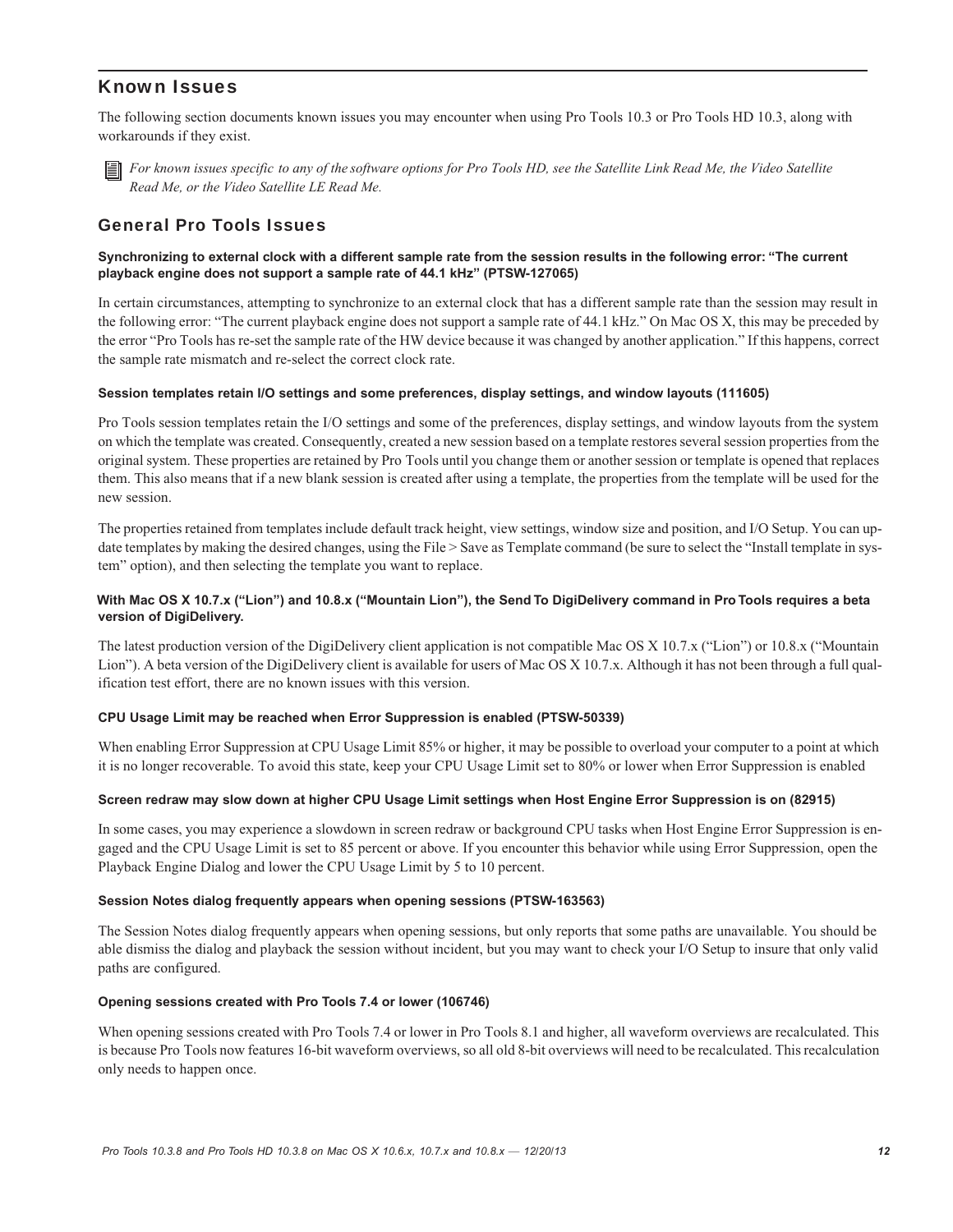### **Using the Save Copy In command to save to session formats lower than Pro Tools 10 converts all audio for sessions with interleaved files (PTSW-152737)**

When saving a Pro Tools 10.x session that has a mix of interleaved and non-interleaved (multi-mono) audio files to a lower session format (such as Pro Tools 7–9 ".ptf"), all audio files are converted (even if they are not interleaved).

# **Using the Save Copy In command from Pro Tools 10 (.ptx) to Pro Tools 9 and lower session formats cannot link to audio files with names including certain characters (PTSW-163844)**

In sessions containing tracks or files with special keyboard characters—such as "\$," "%," or "#"—using the Save Copy In command to save to Pro Tools legacy formats is not supported and may result in problems copying files. To avoid this issue, rename any tracks or audio files containing special keyboard characters before saving a session in a legacy format.

# **Clip Groups can be dragged to tracks in Playlist view even though Clip Groups are not supported in Playlist view (PTSW-152707)**

It is possible to drag a clip group to a track in Playlist view even though clip groups are not supported in Playlist view. Normally, when switching to Playlist view from another track view, any clip groups on that track are automatically ungrouped. While clip groups dragged to tracks in Playlist view may appear to work properly, it is recommended that you ungroup them while in Playlist view to ensure proper behavior.

# **When importing session data, automation is replaced instead of overlaid when using Adjust Session Start Time to Match Source Start Time (PTSW-149273)**

Automation can sometimes be replaced instead of overlaid when using Adjust Session Start Time to Match Source Start Time when importing session data. This issue may occur if the source session start time (of the session being imported) is earlier than the current session start time. This issue can be avoided if you instead import the session data from the session with the later start time into the session with the earlier start time. You must also not enable the Adjust Session Start Time to Match Source Start Time option, and select Maintain Absolute when prompted.

# **Automation window update when writing automation (PTSW-46747)**

When writing automation on Volume, Pan, and so on, the corresponding buttons in the Automation window provide no indication that automation on the related control is being written. You will need to observe the automation buttons on tracks in Mix or Edit windows to see an indication that automation is being written.

# **Automatic Delay Compensation cannot not be applied to tracks recording from different types of sources (PTSW-157960)**

Automatic Delay Compensation cannot compensate for cascaded records that use both I/O and bus inputs to recording tracks. An example of this is feeding an audio track (in record) from an audio input, and then bussing the output of the track to another audio track also in record. The first audio track will be compensated but the second cascaded track will not be. (This is not a common workflow.)

# **Audio scrubbing is offset by the overall system delay when Automatic Delay Compensation is enabled (PTSW-150138)**

With Automation Delay Compensation enabled, when scrubbing audio the output is offset by the overall system delay (displayed in the Session Setup Window). Large system delays cause a noticeable offset. To avoid this issue, you can disable Automatic Delay Compensation when you want to scrub audio for editing.

# **DestructivePunch may not behave correctly when using Automatic Delay Compensation (PTSW-157282)**

When using the Maximum amount of Delay Compensation, DestructivePunch may not behave correctly. To avoid this issue, do not use DestructivePunch with system delays over 4,096 samples at 48 kHz, 8,192 samples at 96 kHz, or 16,384 samples at 192 kHz.

# **Waveform overviews disappear after editing metadata from the Workspace browser (PTSW-153258)**

If you edit metadata from the Workspace browser, audio waveform overviews may disappear from the Edit window. If this occurs, recalculate the waveforms or close and reopen the session. To avoid this issue, edit metadata from the Project browser instead of the Workspace browser.

# **–9128 or –6031 DAE errors when using Sibelius 7 as a ReWire client with Pro Tools (PTSW-148554 and PTSW-149809)**

If you encounter –9128 or –6031 DAE Errors when using Sibelius 7 as a ReWire client with Pro Tools, try increasing the Hardware Buffer Size to 1024 samples in the Pro Tools Playback Engine (Setup > Playback Engine).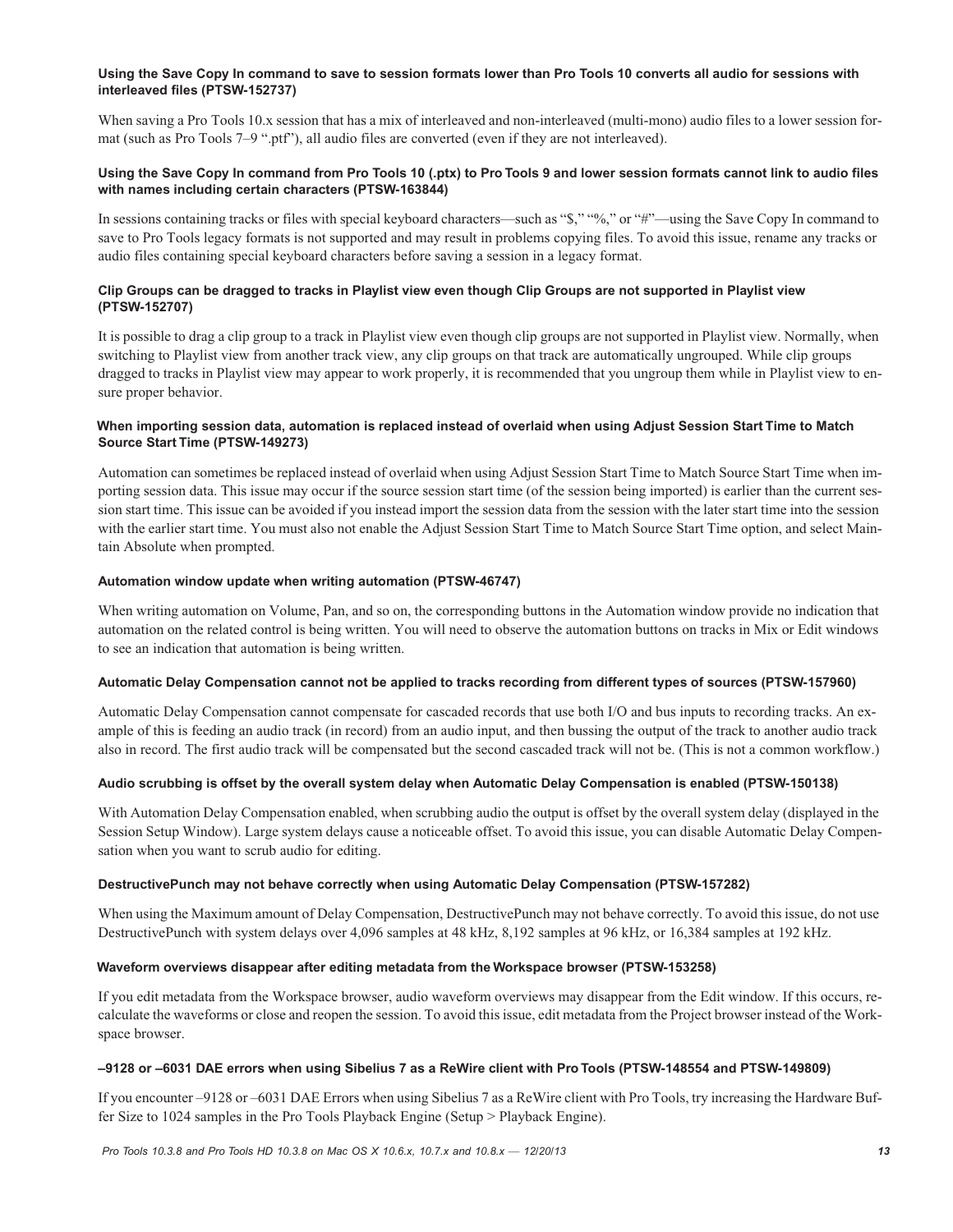### **Audio clips on tick-based tracks do not play at the correct tempo after opening a Reason song with a different tempo (PTSW-34086)**

Audio clips on tick-based tracks do not play at the correct tempo after opening a Reason song with a tempo that is different from the one in your session. To correct this, make any tempo change via the Conductor track or the Manual Tempo input and the clips will play back correctly.

# **Cannot run Reason or Record as ReWire clients if they have not first been launched and set up as a standalone application (PTSW-133070)**

Reason and Record need to be launched and setup as a stand-alone applications before running them as a ReWire clients with Pro Tools. Do the following:

- Launch Reason or Record in stand-alone mode and follow the on-screen instructions.
- Quit Reason or Record.
- Launch Pro Tools and insert Reason or Record as a ReWire plug-in on an audio, Auxiliary Input, or Instrument track.

# **Exporting interleaved BWF files from Pro Tools 10 and importing into Pro Tools 9.0.x and lower may cause Pro Tools to quit unexpectedly (PTSW-151579)**

When exporting any greater-than-stereo multichannel interleaved WAV (BWF) files other than 5.1 from Pro Tools 10 and then importing them into Pro Tools 9.x or lower, Pro Tools quits unexpectedly. To avoid this problem, export audio files for import into lower versions of Pro Tools in another file format (such as AIFF or multi-mono).

#### **Opening a session with a QuickTime movie as a non-administrator user can prevent the movie from playing back (47053)**

If you open a session as a non-administrator user and you do not have permissions for the QuickTime movie file, Pro Tools will tell you that the movie file cannot be found and prompt you to relink. In the relink window the movie can be found and Pro Tools will appear to relink to it but it will still not play back. For correct playback, make sure you have permission to use the QuickTime movie file.

#### **Some QuickTime audio formats cannot be imported (58792 and PTSW-52226)**

The audio from QuickTime movies with Apple Lossless or AMR audio compression cannot be imported into Pro Tools. Use QuickTime Pro or another application to convert the audio to another format prior to import.

# **Apple Lossless codec is not supported for Bounce to QuickTime Movie (PTSW-53198)**

Pro Tools 7.3 and higher does not support the Apple Lossless audio codec. Choosing it from the Bounce to QuickTime Movie Audio Compression dialog will result in a movie without usable audio.

# **48 kHz Bounce to MP3 in Pro Tools 7.x and higher results in a 44.1 kHz MP3 File (72617)**

Bouncing to MP3 while using the "Highest Quality Encoding, Slower Encoding Time" setting with any bit rate other than 320 kbps will result in a 44.1 kHz file. This is a known limitation of the encoder.

# **Hourly –9073 errors during recording (PTSW-132654)**

If you encounter –9073 disk errors at the same time every hour while recording in sessions with large track counts, you may need to update Mac OS. To avoid this problem, check and install all OS related security updates through Mac Software Update.

# **With the Pro Tools Web browser, links to external sites do not work as expected (PTSW-145325)**

In the Pro Tools Web browser, navigating to external sites using links from Avid web pages (such as links to social networks like Facebook and LinkedIn) may not work as expected. For the sake of security, the Pro Tools Web browser is restricted to avid.com pages. If you want to browse sites other than avid.com, or share avid.com pages with friends, use the Launch Page in External Browser feature to view the page in your default Web browser and navigate from there.

#### **If you connect to Gobbler successfully, then quit Gobbler, Pro Tools continues to show connection to Gobbler (PTSW-175495)**

If you connect to Gobbler while Pro Tools is running, and then quit Gobbler while Pro Tools is still running, Pro Tools does not recognize that you have quit Gobbler. If you quit Gobbler while Pro Tools is running, you will have to launch the Gobbler application independently of Pro Tools.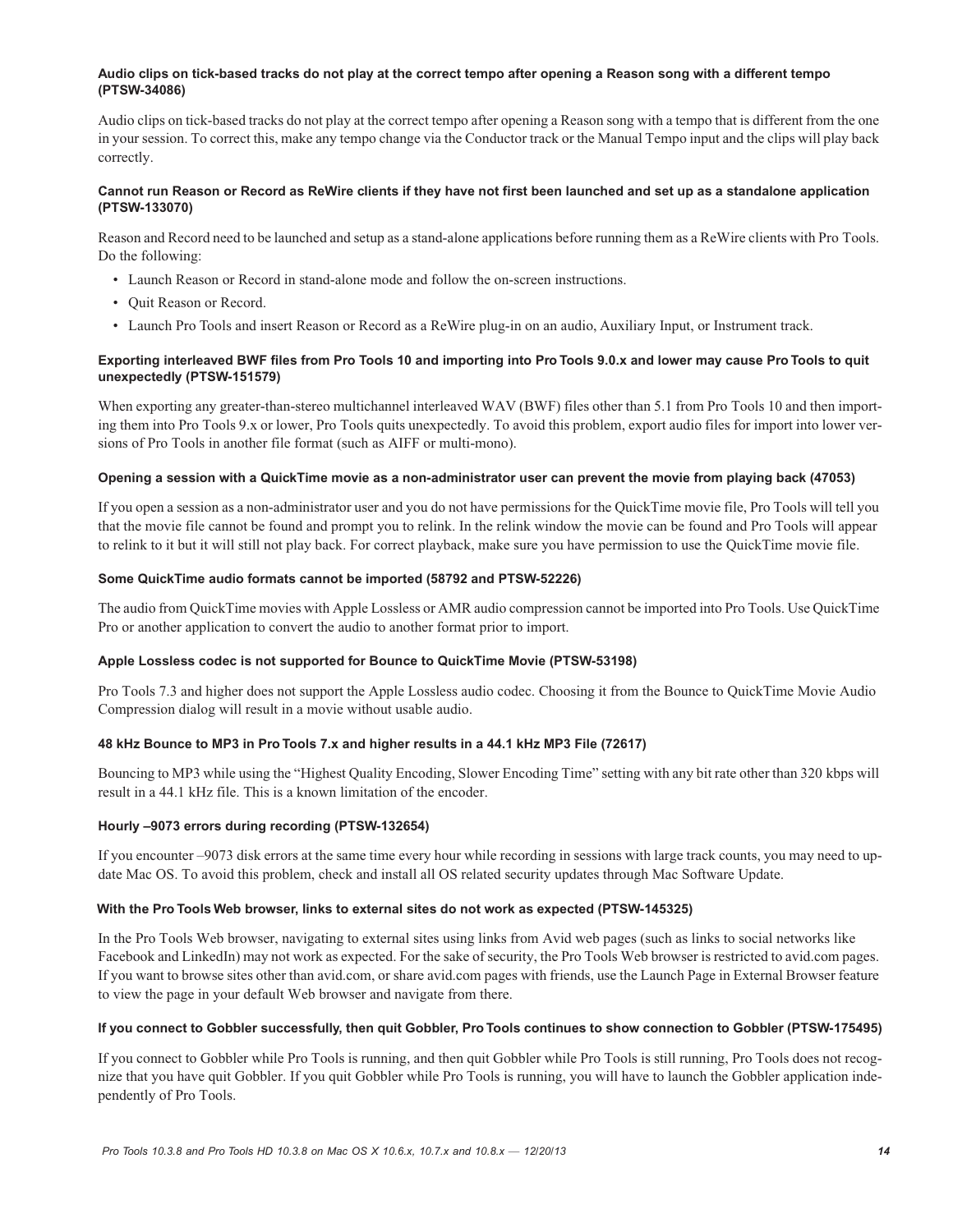# Pro Tools|HDX Systems

### **Pro Tools does not play back when an invalid sync source is selected on SYNC HD (Word Clock or AES/EBU) (PTSW-156651)**

When attempting to initiate playback, playback will fail if a SYNC HD is connected to an HDX card and an Avid audio interface with no connections to either the word clock or AES/EBU ports. Ensure that the clock is set to a working clock source to resolve this issue.

#### **In Avid DigiTest, the reported slot number may not correspond to the physical slot number in the computer (PTSW-155373)**

In Avid DigiTest, the slot number reported for Avid HDX cards starts from 0 on up. For example, "Slot 1" does not necessarily correlate to the first physical slot in the machine. If you have an Avid HDX card that is having problems, match the Serial Number ID on the back of the card with the Serial Number ID displayed on the Slot Info page in Avid DigiTest.

### **Pro Tools does not use HDX hardware if a Core Audio application is using HDX hardware (PTSW-155010)**

When launching Pro Tools HD on an HDX hardware accelerated system, Pro Tools will use the Pro Tools Aggregate I/O as the Playback Engine if a Core Audio application has already engaged the HDX hardware. Be sure to quit all Core Audio applications before launching Pro Tools HD to ensure that Pro Tools HD can use HDX hardware.

#### **With multiple track output assignments, Native AAX plug-ins use more voices than expected (PTSW-156089)**

When using Native RTAS or AAX plug-in as the last insert on a track that has multiple outputs assigned, additional voices will be used for each voiced output assignment. This is because a voice is required for each audio channel routed from the TDM engine to the host processor and back. To avoid this issue, use a DSP AAX plug-in, such Trim, as the last insert on the track.

# Pro Tools|HD Systems

# **Unable to open sessions created with Pro Tools 7.4 or lower that use the maximum available DSP in Pro Tools 8.1 and higher (111490)**

Since the surround mixer plug-in is installed by default with Pro Tools 8.1 and higher, some stereo sessions that use mono output paths may use a different DSP allocation than in Pro Tools 7.4 and lower. Older sessions that use mono output paths and use all of the available DSP and may not open in Pro Tools 8.1 or higher. The workaround is to remove the surround mixer plug-in from the "Plug-Ins" folder and move it to the "Plug-ins (Unused)" folder so Pro Tools does not use the surround mixer to build your mixer. This should make the necessary DSP available to open the session.

# HD Native Systems

# **Audible pops and clicks occur when changing buffer sizes (PTSW-125715)**

Pops and clicks may occur when changing the Hardware Buffer Size (H/W Buffer Size) in the Playback Engine dialog while monitoring live audio through HD Native hardware. Avid recommends not changing the Hardware Buffer Size while monitoring live audio to avoid this problem. If you must change the Hardware Buffer Size while monitoring live audio, be sure to lower the monitoring volume to avoid any possible damage to your speakers.

# HD Native Thunderbolt Systems

# **HD Native Thunderbolt headphone output stops working when low latency monitoring is enabled (PTSW-169936)**

The headphone output on the HD Native Thunderbolt does not function when low latency monitoring is enabled. In this case, use alternative monitoring source such, as an Avid HD OMNI.

#### **HD Native Thunderbolt prevents the computer from waking after sleep (–9171 error) (PTSW-169172)**

Pro Tools HD and HD Native Thunderbolt do not support the sleep function of Mac OS X. If encountered, disconnect HD Native Thunderbolt to wake the computer. Disable all sleep functions in System Preferences (except display) and shut down the computer. Reconnect HD Native Thunderbolt and start the computer.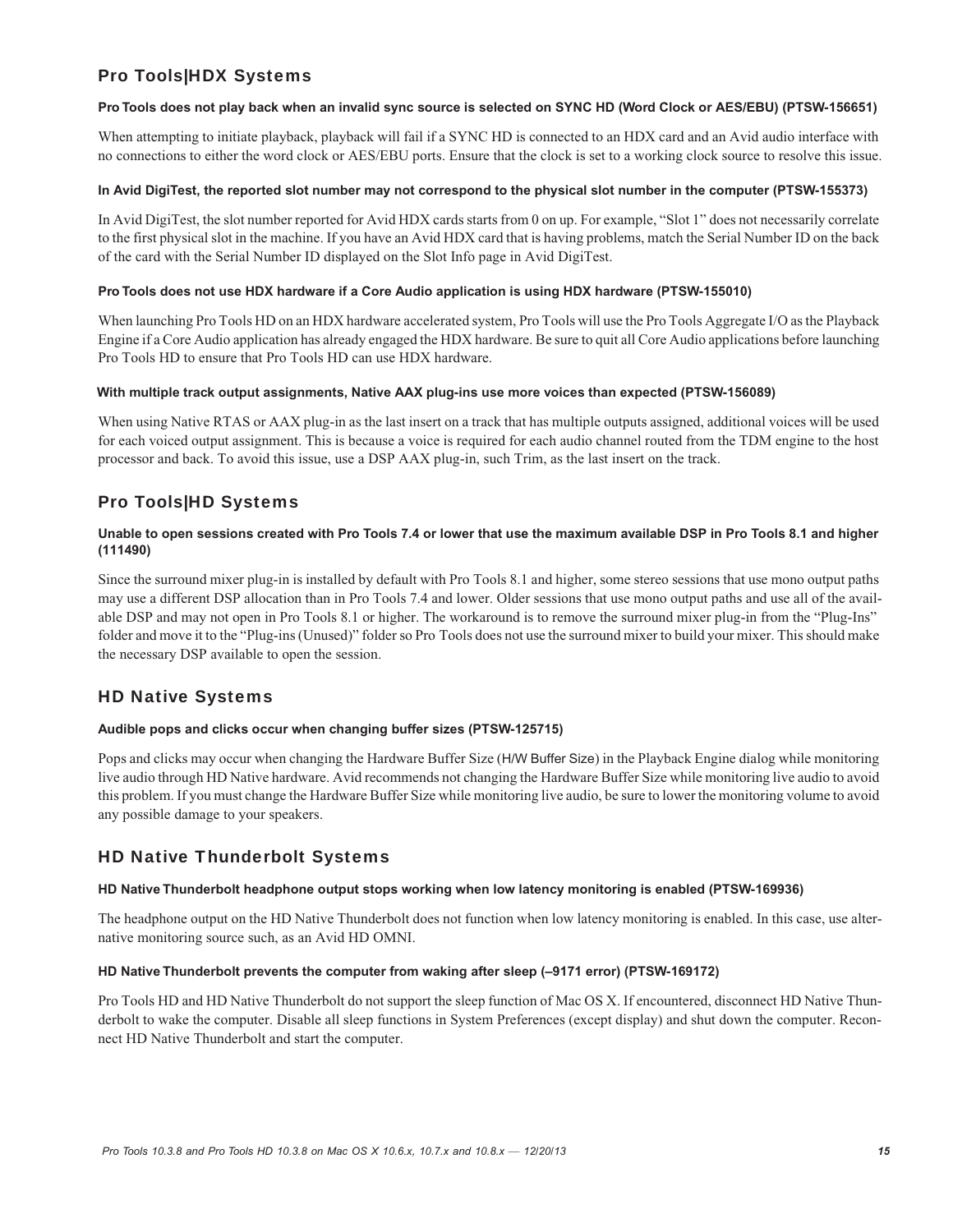#### **HD Native Thunderbolt reports a clock error at higher sample rates (PTSW-168819)**

With some computers, you may encounter an audio clock error when recording at higher sample rates (such as 96 kHz) and with lower HW Buffer Size settings (such as 128 samples or less). In general, higher HW Buffer Size settings are recommended at higher sample rates. For example, at 96 kHz, a HW Buffer Size setting of 256 samples or higher is recommended.

# **HD Native Thunderbolt is only supported as the first or second thunderbolt device in a thunderbolt chain at sample rates up to 96 kHz, and it must be the only Thunderbolt device in a chain at any sample rate above 96 kHz (PTSW-168229)**

HD Native Thunderbolt is only supported as the first or second Thunderbolt device in a Thunderbolt chain at sample rates up to 96 kHz, and must be the only thunderbolt device in a chain at any sample rate above 96 kHz. Visit the compatibility pages on the Avid website for more information (www.avid.com/compato).

### **Pro Tools quits unexpectedly when selecting HD Native Thunderbolt in the Playback Engine (PTSW-167511)**

After disconnecting and reconnecting HD Native Thunderbolt from your computer, Pro Tools quits unexpectedly when selecting HD Native Thunderbolt in the Playback Engine. After disconnecting and reconnecting HD Native Thunderbolt, restart your computer to avoid this problem.

#### **HD Native Thunderbolt does not pass audio with some third-party applications at certain buffer sizes (PTSW-166134)**

HD Native Thunderbolt only supports HW Buffer Sizes of 64, 128, 256, 512, 1024, and 2048 samples. However, some third-party applications (such as Cubase) may let you select unsupported hardware buffer sizes. If an unsupported buffer size is selected, HD Native Thunderbolt may not pass audio. Select a supported buffer size to correct this issue.

#### **Using the HD Native Thunderbolt headphone output with surround monitoring (HDM-13)**

Headphone monitoring with HD Native Thunderbolt is set to mirror Pro Tools output channels 1 and 2 on the first audio interface. To use HD Native Thunderbolt headphone monitoring with sessions that use surround formats (such as 5.1), change the surround monitoring path in I/O Setup so that the Left channel is mapped to Output channel 1 and the Right channel is mapped to Output channel 2.

# I/O Setup

# **Master Faders assigned to mapped output busses function only on that specific bus, not for the output channel as a whole (PTSW-127517)**

Because a Master Fader works on a bus, not on an output path or output channel, there may be certain configurations in which the level sent to the physical I/O is not reflected on any meters in the Pro Tools application. If the configuration includes overlapping output paths or has multiple busses assigned to a single output path, the overall signal level from these combined sources (including any clipping indication) will only be displayed on the interface itself. You can avoid using multiple output paths or output busses simultaneously by routing your sources to a single mapped output bus and assign a Master Fader to that.

#### **Overlapping outputs are not supported for AFL/PFL (PTSW-128167)**

While Pro Tools I/O Setup lets you select overlapping outputs for AFL/PFL monitoring, overlapping outputs are not supported for AFL/PFL monitoring. For example, if paths A 3–4 overlap the main path A 1–2, even though you can select paths A 3–4 for AFL/PFL monitoring, you won't hear anything when monitoring AFL/PFL on paths A 3–4. You can avoid this problem by using non-overlapping paths for AFL/PFL monitoring.

#### **Output and Send assignments may not be reactivated if they are disabled and then re-enabled in the IO Setup when DSP Usage is at its maximum (PTSW-156397)**

Disabling and re-enabling an internal or mapped bus in the IO Setup does not guarantee that all associated assignments will be re-activated in a session that is using maximum DSP resources. To re-activate these assignments, save and reopen the session. You can also avoid this issue by adding additional HDX cards to your system.

# **IO Setup sets to Pro Tools Aggregate IO after updating HDX card firmware (PTSW-159624)**

Pro Tools IO Setup may be improperly configured to Aggregate IO after performing a firmware update on an Avid HDX card. To resolve this issue, quit Pro Tools and delete the "Last Used.pio" file from the IO Settings folder (located in the same folder as the Pro Tools application). Relaunching Pro Tools will create a default IO setup based on the peripherals connected to your HDX card(s).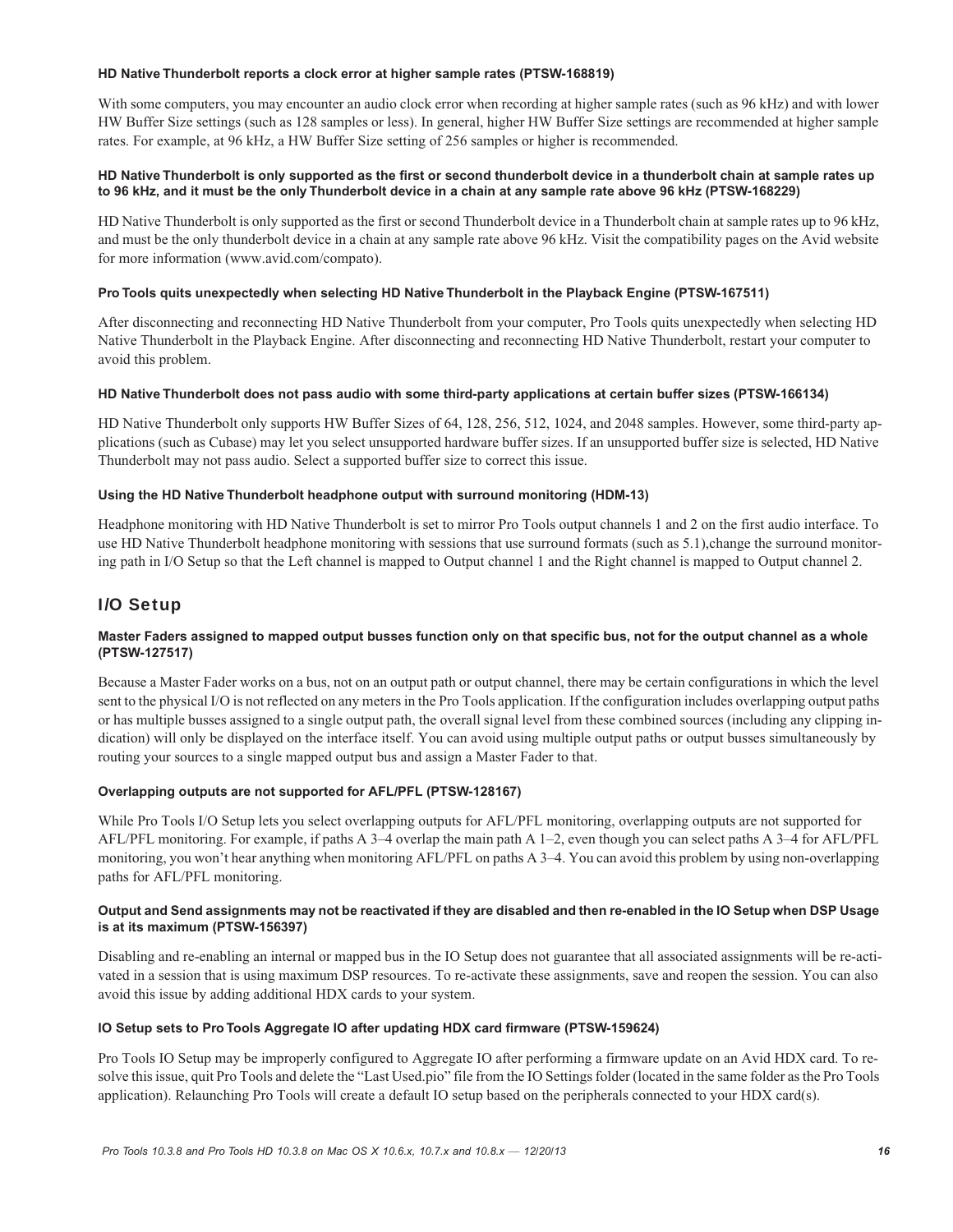# File and Disk Management

# **Missing files when opening a session that was saved using Save Copy In with Preserve Folder Hierarchy (PTSW-52860)**

The Preserve Folder Hierarchy feature is designed so that sessions with media split between multiple volumes can be easily moved between systems while retaining folder hierarchy. In order for media files to be automatically found, manually copy or create a folder at the root level of each volume with the session name that contains the Audio Files or Video Files folder. Or, manually relink to the missing files at their current location.

# **Session copy saved with Preserve Folder Hierarchy in which multiple files have the same name does not relink properly (PTSW-29069)**

When saving a session copy with Preserve Folder Hierarchy checked, files with the same name may not relink properly when using Manual Relink. When opening the session copy, use Automatically Relink to locate the correct files. If the session has already been opened using Manual Relink and some files are still offline, select Relink Offline in the Project Browser to manually relink the remaining files.

# Elastic Audio

# **When opening legacy sessions (Pro Tools 9 and lower) in Pro Tools 10, any rendered Elastic Audio clips are automatically rerendered (PTSW-139989)**

Rendered Elastic Audio clips created in legacy sessions need to be re-rendered for use in Pro Tools 10. Re-render of these files occurs automatically when the session is opened in Pro Tools 10.

# **Fades on Elastic Audio-enabled tracks may not regenerate when opening sessions created with Pro Tools 10 in Pro Tools 9.0.x (PTSW-152949)**

When saving a copy of a Pro Tools 10 session to v7-v9 and opening the copy in Pro Tools 9.x, some fades might not be regenerated even if you select the option to re-generate fades without searching. If this happens, closing and re-opening the session causes the missing fades to regenerate.

# **Certain audio files cannot be calculated or cleared of Elastic analysis in the Workspace browser (PTSW-29622)**

There are some rare cases where a file will have a file suffix of a file format supported by Elastic Audio (either .WAV or .AIF), but the Pro Tools Workspace Browser will not allow calculation or clearing of elastic analysis. The browser menu items Calculate Elastic Analysis and Clear Elastic Analysis will be greyed out. In these cases, the file may actually be in a non-supported format. To check the file's format, look at the Format column in the Workspace browser. If a file format other than WAV or AIFF is shown (such as QuickTime), then the file cannot be calculated or cleared of elastic analysis. Note that these non-supported files can still be previewed in tempo, as well as elasticized once imported into a session.

# **Tempo maps made from Bar|Beat marker generation in Beat Detective cause Clip Groups in rendered mode to fall offline (PTSW-34950)**

A tempo map made from Bar|Beat Marker Generation in Beat Detective will cause clip groups in Rendered mode to fall offline. The workaround is to make an edit to the offline clip and then toggle the Elastic Audio from rendered to real-time and then back to rendered.

# **Maintaining phase coherency with Elastic Audio pitch processing (PTSW-20602)**

When there is Elastic Audio Pitch processing enabled on a track, switching from Polyphonic, Rhythmic, or X-Form to Monophonic or Varispeed can disrupt phase coherency. To preserve phase coherency in this case, be sure to clear all Elastic Audio Pitch processing from the track before switching to the Monophonic or Varispeed algorithm.

# **Drift in an audio file may occur when using Elastic Audio and the Monophonic or X-Form algorithms (PTSW-33768)**

Drift in an audio clip may occur when using elastic audio depending on how much the clips is expanded or compressed when using the Monophonic or X-Form algorithms. If you are using elastic audio with material that contains transient information in it that you would like to keep from drifting, you should use the Polyphonic or Rhythmic algorithms.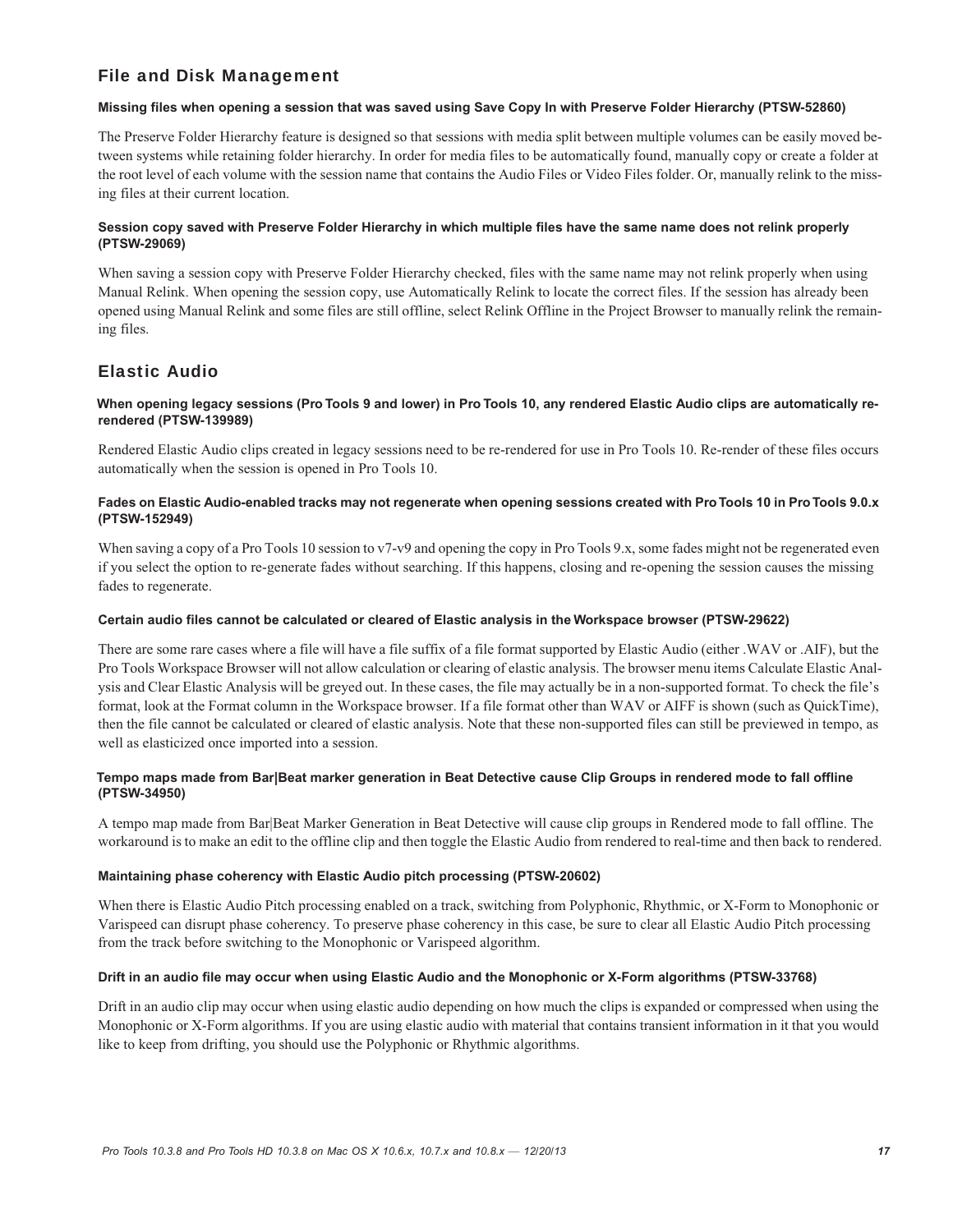### **Default Input Gain preference is only for Elastic Audio imported at session tempo (PTSW-34096)**

The Default Input Gain preference in the Elastic Audio section of the Processing Preferences page is for Elastic Audio Imported at Session Tempo only. This preference option will not function unless Preview in Context is enabled in Workspace, and/or "Drag and Drop from Desktop Conforms To Session Tempo" is enabled in the Processing Preferences page.

# **Displayed Timebase is incorrect after importing Elastic Audio tracks (PTSW-46897)**

The incorrect timebase is displayed after importing Elastic Audio tracks to existing tracks with opposite timebase. You will need to manually select the correct timebase for the affected tracks.

### **Elastic Audio clips on playlist lanes are not rendered (PTSW-47311)**

In Playlists View, any Elastic Audio clips on Playlist lanes are not rendered (waveform is "off-line") when changing the track's Elastic Audio processing from Real-Time to Rendered.

### **Clip Groups containing Elastic Audio are not recognized as Elastic if the Clip Group itself has not had any Elastic functions applied (PTSW-34335)**

If a clip group contains Elastic Audio inside it, but no Elastic Audio operations have been performed on the outermost level of the clip group itself, then the clip group will not register as Elastic Audio. When used to create a new track, the track will not automatically be Elastic Audio–enabled, and the elastic audio inside the clip group will be rendered using the default Elastic Audio plug-in for the session. As a workaround, add a warp marker to the clip group to force it to register as an elastic clip. Or, create an Elastic Audio–enabled track first, then add the clip group to it.

#### **Cannot import Elastic Audio tracks with the Consolidate From Source Media option (PTSW-33894)**

Use Copy from Source Media to import Elastic Audio tracks.

### **Timing inaccuracy in audio files converted from CAF and MP3 with Preview In Context enabled (PTSW-46707)**

Audio files converted from CAF and MP3 with Preview In Context enabled can cause timing inaccuracies (gaps in the audio and innerclip asynchronous transients issues). This is inherent with compressed file formats.

# MIDI

#### **When recording MIDI, Wait for Note does not respond to MIDI input from ReWire (PTSW-30511 and PTSW-34550)**

When performing a MIDI record, Wait for Note will not respond to any MIDI received from ReWire. If you are recording MIDI generated from a ReWire application, you will have to start the transport manually or use a countoff instead of Wait for Note.

# **When using Import Session Data on a MIDI track with Real-Time Properties enabled and set to using Diatonic transposition, transposition is based on the first key signature in the session only (PTSW-49297)**

When importing session data from a session that includes multiple key signatures and a MIDI or Instrument track with the "Transpose in Key" Real-Time property enabled, the transposition will be based only on the first key in the session. This can be corrected by toggling the Real-Time Properties off and on; then the diatonic transposition will be correct for each key.

# Plug-Ins

*For known issues about specific plug-ins, see the Audio Plug-Ins Read Me.*

#### **The TDM version of Dyn III Expander/Gate may experience fidelity or routing issues in 192 kHz sessions (PTSW-159677)**

Using the TDM version of the Dynamics III Expander/Gate plug-in at 192kHz can cause unexpected behavior, including distortion of processed audio and unintended routing of audio between tracks using the Expander/Gate plug-in. If this occurs, try quitting and relaunching Pro Tools, or using the RTAS version of the Dynamics III Expander/Gate plug-in.

#### **When opening legacy sessions on HDX systems, the 4-band EQ III plug-in is converted to the 7-band EQ III plug-in**

The AAX EQ III plug-in does not have a 4-band option. Pro Tools will automatically convert 4-band EQ III instances into 7-band instances if you are using only AAX plug-ins. If the EQ3.dpm is present in the Plug-ins folder, then the plug-in will be converted to a Native (RTAS) version.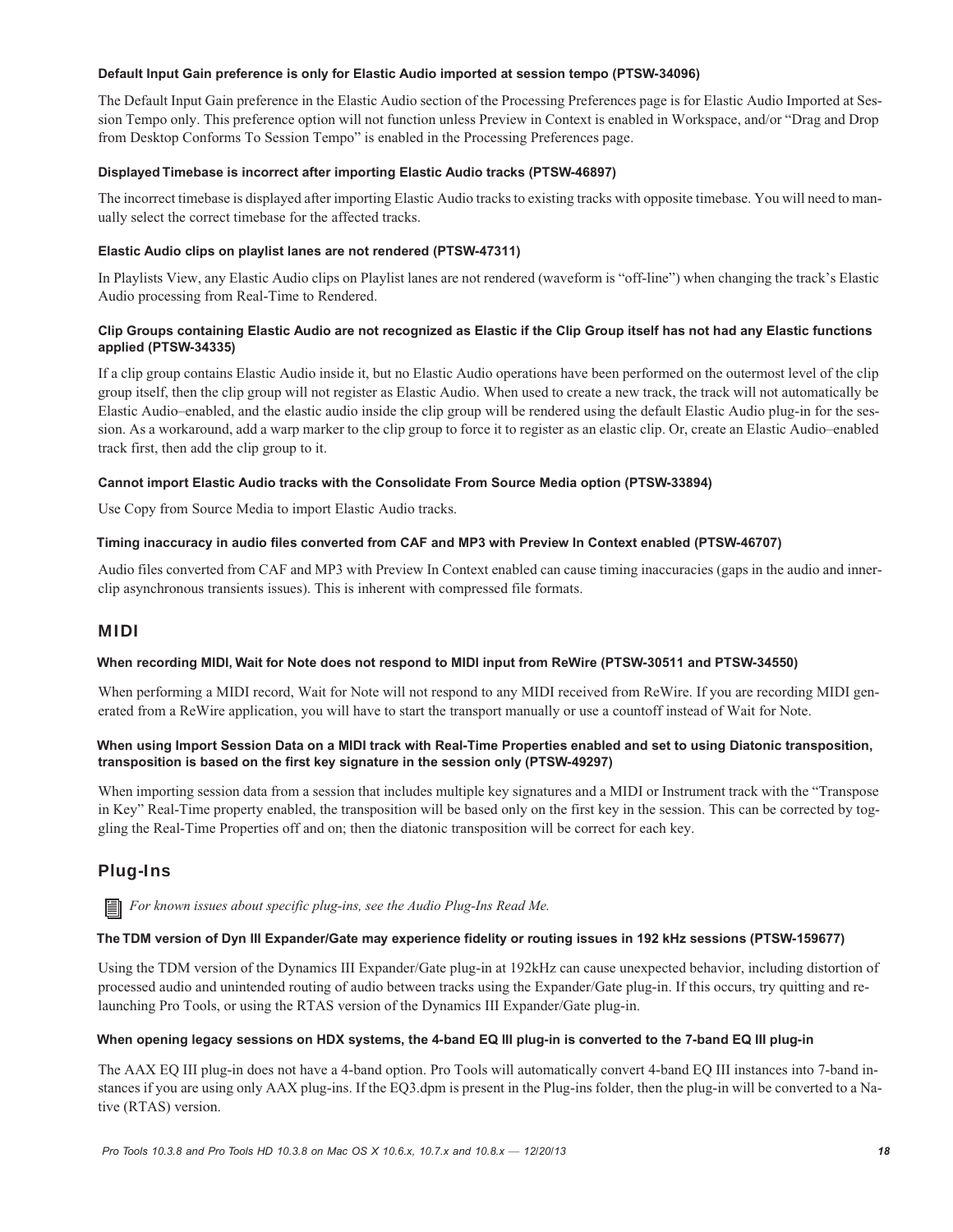#### **The EQ III 4-band plug-in is displayed above the 1-band and 7-band version in Pro Tools 10.x**

Avid shortened the name of the new AAX version of EQ III to allow for better visibility of the plug-in name in Narrow Mix view as well as on control surfaces. The (.dpm) TDM and RTAS version name is "EQ III or EQ 3" (with space) whereas the (.aaxplugin) DSP and Native version is "EQIII or EQ3" (without space).

As a result of this change, when viewing the Native plug-in pop-up menu, EQ 3 4-band (RTAS) will be displayed before the EQ3 1-band and EQ3 7-band (Native) plug-ins.

# **Sessions saved in Pro Tools 10.0 or 10.1 with unlinked multi-mono plug-ins may open with the wrong plug-ins inserted (PTSW-163664)**

In some situations, sessions saved in Pro Tools 10.0 through 10.1 will open incorrectly. Sessions saved with unlinked, multi-mono plugins may open with the wrong plug-in on the track Insert. To resolve this issue, open the session in Pro Tools 10.2 or higher, re-insert the correct plug-in configuration if necessary, and then save the session.

# **TDM plug-ins cannot be converted to Native AAX format under certain conditions (PTSW-158652)**

TDM plug-ins instantiated in a session cannot be converted to Native AAX version if there is no RTAS equivalent of the plug-in and there are no other Native AAX versions already present in the session. Reverb One is an example of such a plug-in. To avoid this, instantiate a Native AAX version of the plug-in on a spare track, then convert the TDM plug-in to Native format.

# **On Mac OS X 10.7.x ("Lion"), any custom location for Avid Virtual Instrument content is not remembered**

When installing Avid Virtual Instruments, if you choose a custom location for the content, that location is not remembered, resulting in error messages when you try to use a virtual instrument plug-in (Boom, Mini Grand, or Xpand) that references a ".big" content file. The location is not remembered after quitting and relaunching Pro Tools.

To avoid this error, move or reinstall the Avid Virtual Instrument content to the default location in the Applications > Avid folder.

# **Some plug-ins require exclusive use of a DSP chip on HDX hardware-accelerated systems (PTSW-154614)**

Certain plug-ins, such as ReVibe and Reverb One, use direct memory access (DMA) on Avid HDX cards. DMA plug-ins cannot share HDX DSP chips with other plug-ins. Additionally, even though DMA plug-ins of the same type can share a single HDX DSP chip (for example, multiple ReVibe plug-ins can use the same HDX DSP chip), they must be of the same channel width (DMA plug-ins of the same type cannot share the same HDX DSP chip if they have different channel widths).

# **HD Pack, Massive Pack, Mbox Factory, and 003 Factory plug-in bundle installers do not work on Pro Tools 9.0 or higher (PTSW-134351)**

If you install Pro Tools 9.0 or higher on a clean Pro Tools system, and then run HD Pack, Mbox Factory, or 003 Factory plug-in installers included with lower versions of Pro Tools (such as Pro Tools 8.0.4), they will not be able to install the bundled plug-ins as you might expect. Visit the Avid website (www.avid.com) to download the latest versions of corresponding installers included with the version of HD Pack, Massive Pack, Mbox Factory, or 003 Factory that you own. These installers have been updated to run on a Pro Tools 9.0 or higher system (as long as you have valid licences for each plug-in on your iLok).

# **Native plug-ins appear unavailable at higher sample rates (such as 192 kHz) (PTSW-160300)**

When using some native (host-based) plug-ins at higher sample rates (such as 192 kHz), it may be necessary to lower the number of host processors in the Playback Engine dialog. This is because in certain situations it is beneficial to leave a CPU Core processor available for other tasks, and not have the host-processor engine running on all Cores.

# **Pro Tools stops working when opening a session with Structure Free (PTSW-131965)**

When opening a Pro Tools session that uses Structure Free, Pro Tools may hang temporarily if Structure Free is looking for files in a directory where the files are not present.

# **Pro Tools quits unexpectedly when creating a new folder on the presets page with Hybrid (PTSW-133279)**

When using Hybrid version 1.5.3.10110, Pro Tools may quit unexpectedly when using the New Folder feature on the Presets page. To avoid this problem, update to the latest version of Hybrid.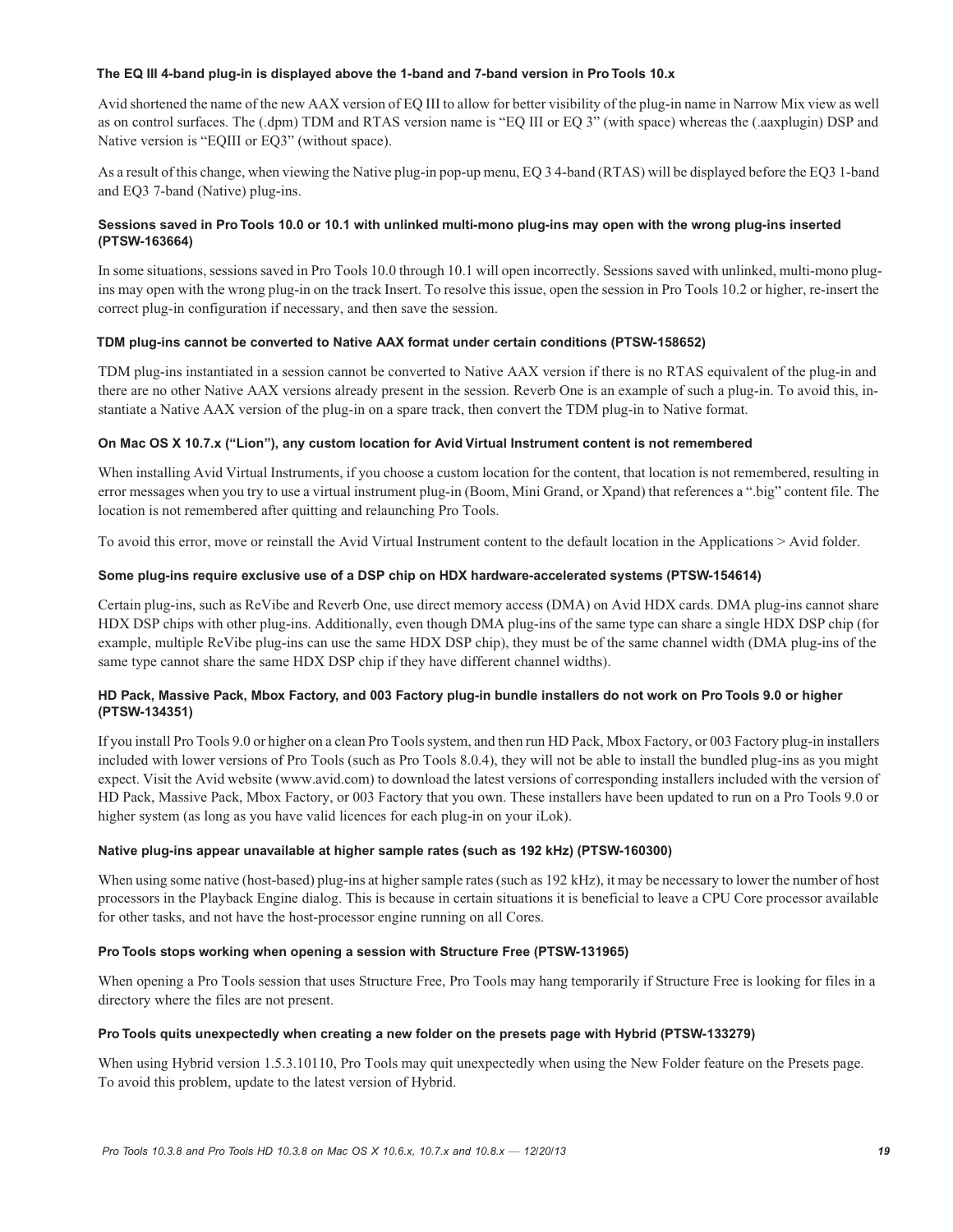### **With HDX systems, on tracks that have a mono-to-stereo plug-in, if a stereo native (AAX or RTAS) plug-in is inserted after the mono-to-stereo plug-in, the resulting stereo signal will be out of phase or diminished in volume. (PTSW-161487)**

To avoid this, use a stereo DSP plug-in after the mono-to-stereo plug-in, or reconfigure the track to avoid this signal configuration.

#### **AudioSuite and Clip Groups (PTSW-57457)**

AudioSuite plug-ins handle Clip Groups in the Clip List slightly differently than audio files. With audio files, an AudioSuite process can be applied to all copies of a unique audio file which appear in your session by selecting your target as Clip List in the AudioSuite plugin window and selecting Use in Playlist. However, if your target is set to Clip List in the AudioSuite plug-in window while you have a Clip Group selected, Pro Tools does not recognize the Clip Group as processable audio and will present a No Audio was Selected error. This is because a Clip Group is not treated as audio until it is actually used in a track.

#### **To apply an AudioSuite process to all copies of a Clip Group in a session at once, do the following:**

- **1** Select the Clip Group to be processed.
- **2** From the Clip List menu, select Ungroup All. All elements of the group will remain selected.
- **3** Perform AudioSuite processing.
- **4** From the Clip List menu, select Regroup.
- **5** When prompted, select Modify to apply the AudioSuite Process to all copies of the Clip Group in the session, or Copy to apply it only to the selected Clip Group.

#### **Plug-In Find and Relink with file types not supported by Pro Tools (111704)**

Find and Relink will not be triggered by plug-ins in situations where plug-ins supporting Find and Relink are missing links to file types that are not natively supported by Pro Tools (such as REX files). To have full Plug-in Find and Relink support, the file types used in plug-ins must also be supported by Pro Tools.

#### **Software instrument does not emit sound when inserted on an Instrument Track or Auxiliary Input (65797)**

Some older software instruments do not emit sound and/or do not play unless they have a valid hardware input or MIDI output assignment. If this problem occurs, manually assign a hardware input to the Instrument track or Auxiliary Input, and/or manually assign a MIDI output to the Instrument.

#### **After Installing Pro Tools 10, Structure Free appears in the plug-in insert selector Instead of the full version of Structure even though the full version of Structure was already installed (PTSW-150093)**

After installing Pro Tools 10 Structure Free appears in the Plug-in Insert selector instead of the full version of Structure even though the full version of Structure was already installed on your computer. To correct this issue, quit Pro Tools, delete the DAE preferences located in /Users/<username>/Library/Preferences/DAE Prefs, and then relaunch Pro Tools.

#### **Using the Pro Tools 9.0.5 uninstaller also uninstalls Structure (PTSW-151154)**

When using the Pro Tools 9.0.5 Uninstaller to uninstall Pro Tools 9.x, the Structure plug-in is also uninstalled from your computer. To avoid this issue, do not use the Pro Tools 9.0.5 uninstaller (you do not need to uninstall Pro Tools 9.x before installing Pro Tools 10). If you encounter this issue, you will need to reinstall Structure after you install Pro Tools 10.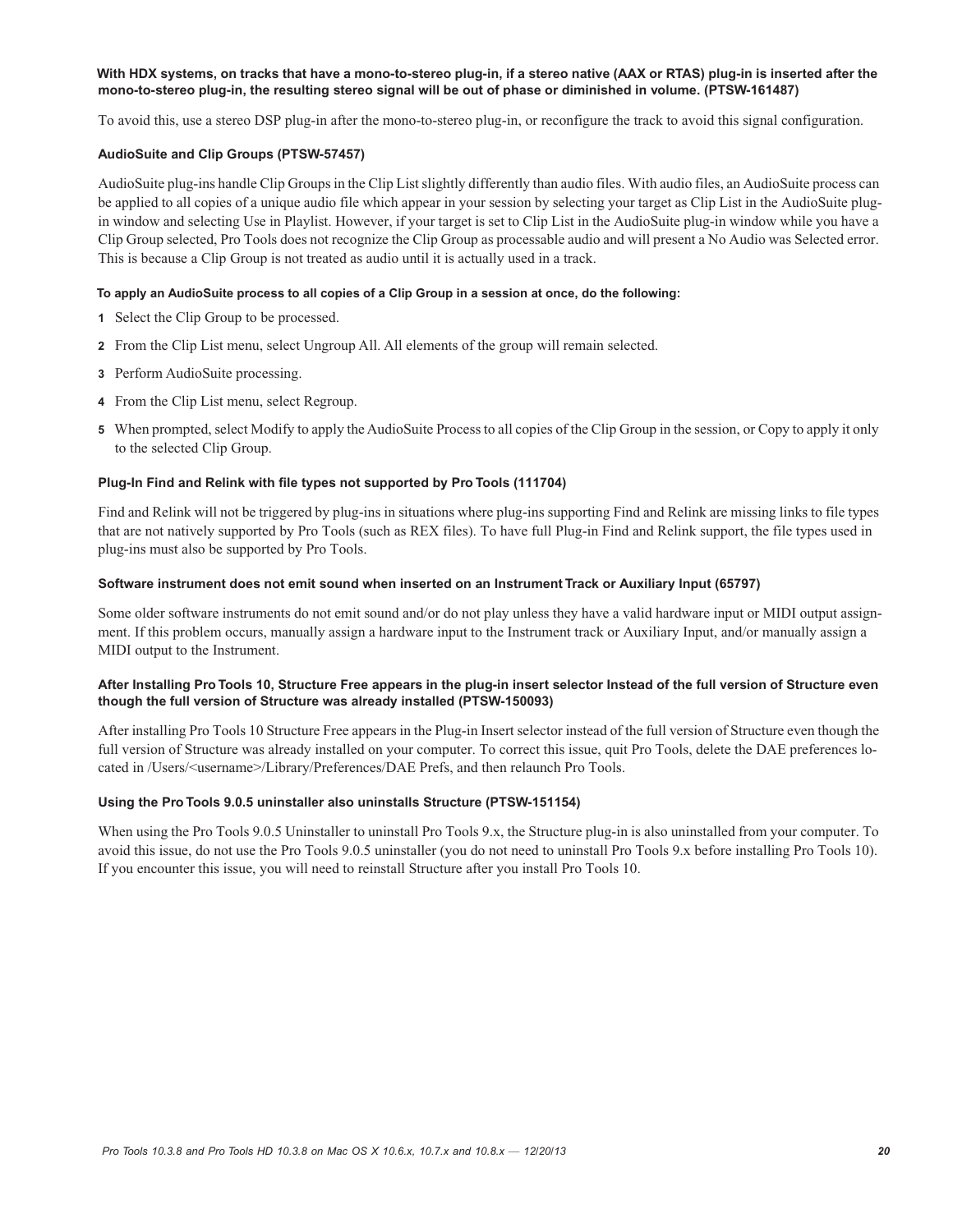# Control Surfaces

#### **Trim Scrub and Trim Shuttle don't work on clips with fades (PTSW-46911)**

If a clip has fades, Trim Scrub and Trim Shuttle don't work when trying to trim using a control surface. To work around this problem, remove any fades on the clip, then execute the Trim Scrub or Trim Shuttle, and then restore the fades.

### **Used HW output path indication (101095)**

In Assign Matrix on your worksurface, Insert mode the used HW output path will not have amber background indicating that it's already assigned after switching to a different insert on the same track.

### **Color indication on plug-in controls in Learn mode (102710)**

When a plug-in is in Learn mode and the track with this plug-in is not focused on the main ICON unit, all automation LEDs in the Plugin window will be red if the track is in one of auto write modes. This conflicts with red color indication on the Plug-in control, which is armed for mapping. The workaround is to set the track with plug-ins to Read automation mode.

#### **SignalTools meter ballistics on control surfaces (74340)**

SignalTools RMS, VU, BBC, Nordic and DIN meters will display inaccurate decay times when viewed on a control surface. Unaffected types are Peak, VENUE, and Peak + RMS, which only reports the Peak meter to the control surface. The attack times of the affected meters are not affected, only the decay times. All meter types display accurately in the plug-in window.

# **Channel Strip plug-in Expander/Gate meters appear in the Compressor/Limiter meter Instead of in the Expander/Gate meter in D-Control Dynamics section (Main Unit) (PTSW-150897)**

The Avid Channel Strip plug-in uses shared meters for Expander/Gate and Compressor/Limiter processing. Because of this, both Expander/Gate and Compressor/Limiter metering appear only in the Compressor/Limiter meter in D-Control Dynamics Section (Main Unit).

#### **Pro Tools transport must be stopped when recalibrating ICON faders (78074)**

The transport in Pro Tools must be stopped when recalibrating faders on D-Command and D-Control. If one or more faders need calibration do the following: Stop playback, enter Utility mode, press TEST, press FADER, and press RECAL. After recalibrating faders. exit Utility mode.

# **Adjusting Clip Gain with the Jog Wheel on a EUCON control surface can result in Pro Tools quitting unexpectedly (PTSW-155028)**

Adjusting Clip Gain using the Jog Wheel on a EUCON control surface during playback can result in Pro Tools quitting unexpectedly. You can avoid this issue by using the mouse or key commands to adjust clip gain instead.

# **The Edit and Mix window do not follow banking on EUCON control surfaces (PTSW-133466)**

When the Edit Window Follows Bank Selection and/or the Mix Window Follows Bank Selection preferences are enabled in Pro Tools (Setup > Preferences > Mixing), after banking your EUCON controller, neither the Edit nor Mix window scroll to follow. You will have to manually change the view of the Edit or Mix windows to see the tracks that correspond to the EUCON controller if they are off screen.

# **Switching applications in Mac OS X 10.7.x (Lion) while using a EUCON control surface can cause Pro Tools to stop working (PTSW-152800)**

On a system running Mac OS X 10.7.x (Lion) with a EUCON control surface, if you are running other applications with Pro Tools, switching Pro Tools to the frontmost application can cause it to stop working. To prevent this, lock the surface to Pro Tools by doing the following: In the EuControl application, click the Assign tab. Under EuControl Settings, select "Entire Surface" under "Lock to application" and verify that the control surface is locked to Pro Tools.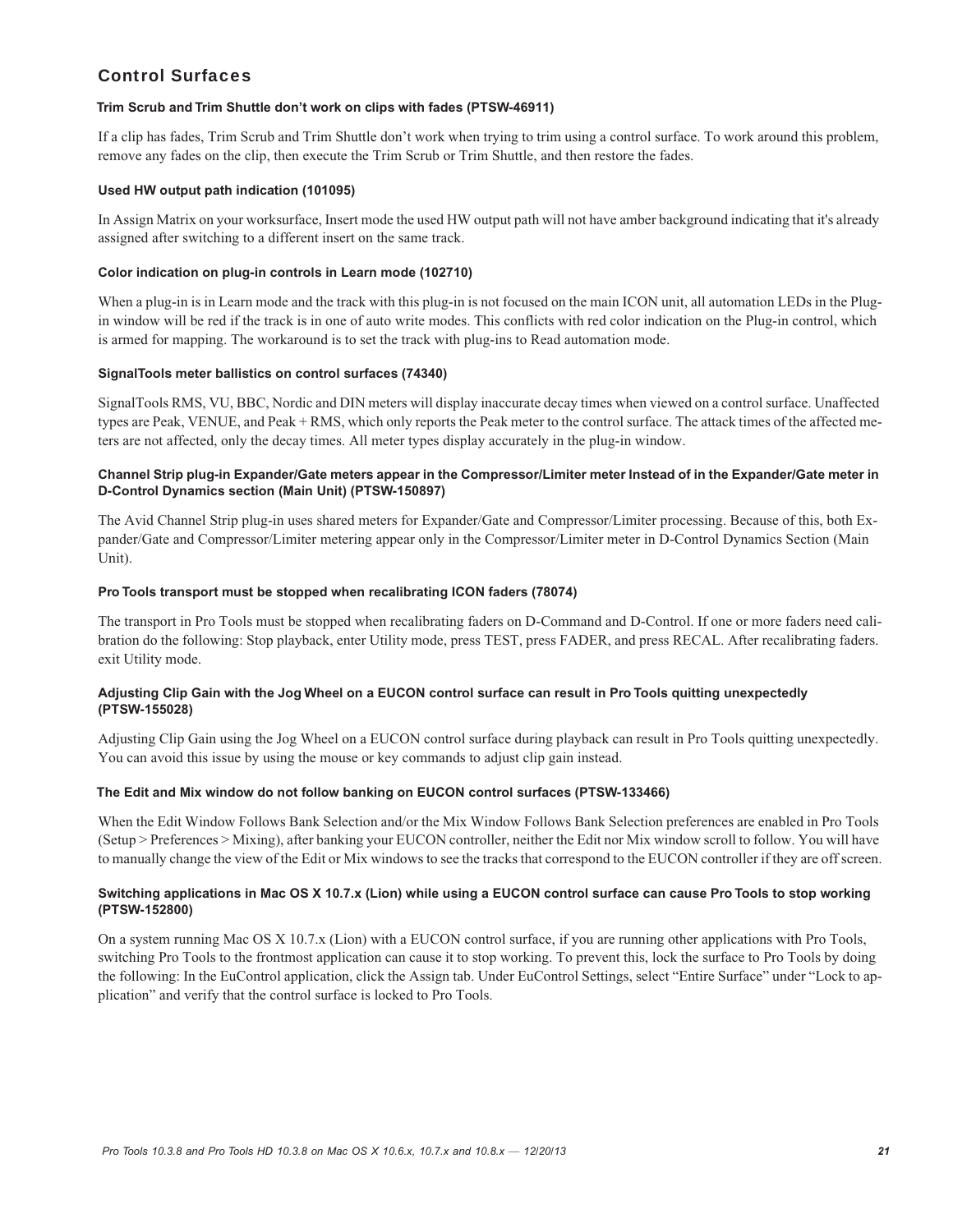# Video

# **Playback of QuickTime video in Pro Tools may stutter or drop frames**

When monitoring QuickTime playback in the Pro Tools Video Window on the computer screen, the video image may stutter or drop frames. To improve results with QuickTime playback, try any of the following:

- Disable Continuous Scrolling.
- Close unnecessary UI windows.
- Try using the DNxHD codec.
- If you have an available PCIe slot in your computer, try using one of the following:
	- A supported Blackmagic video card
	- A supported Canopus video peripheral for QuickTime DV playback
- Consider using an Avid option that includes a video solution:
	- The Video Satellite option offers guaranteed performance for Avid video playback (QuickTime can also be used via AMA).
	- The Video Satellite LE option offers a way to integrate a Blackmagic video card into a system
	- The Avid Mojo SDI peripheral offers guaranteed performance for standard-definition Avid video

# **H.264 video files over 2 GB play back incorrectly (PTSW-158646)**

At a certain point during playback, an H.264 video file over 2GB in size will incorrectly restart playback from the beginning, even though the timeline indicates it is not playing from the beginning. The workaround is to place an edit (break) in the video clip prior to the point it starts playing incorrectly from the beginning. This issue only affects H.264 files larger than 2GB.

# **Avid video peripherals are not officially supported with Pro Tools software (PTSW-132918)**

When using an Avid video peripheral such as Mojo SDI with Pro Tools, you must have Pro Tools|HD or HD Native hardware with a SYNC HD or SYNC IO in order to maintain near sample accurate audio/video sync. Alternately, Pro Tools LE hardware containing an S/PDIF input can be used to resolve the audio clock to the video peripheral. While it is possible to use an Avid video peripheral without the presence of any hardware (Pro Tools Software only), audio/video sync is not guaranteed.

# **Video Offset affects Bounce To QuickTime files (PTSW-123033)**

If Pro Tools has a defined Video Offset and you Bounce to QuickTime, the resultant QuickTime file will be offset by the specified amount in Pro Tools (Setup > Video Sync Offset). To avoid this problem, set the Video Sync Offset to 0 before bouncing to the Quick-Time file format.

# **QuickTime Movies with a frame rate of 29.97 and greater that use the Avid DNxHD codec do not play when placed at past 20 hours on the Pro Tools timeline (PTSW-149397)**

With Pro Tools 10, the timeline has increased from 12 hours to 24 hours, allowing any timecode stamped media to be placed at its Original TimeStamp location, regardless of the session start time. However, Avid DNxHD encoded QuickTime clips will not play back when placed anywhere on the Timeline past 20 hours. Please limit use of Avid DNxHD encoded QuickTime clips to the first 20 hours of the Pro Tools Timeline to avoid this issue.

# **When using Bounce to QuickTime, do not bounce to an existing movie name (PTSW-53967)**

If you use the Bounce to QuickTime command and use the same name as an existing movie, the bounce may fail. It is best to use a unique name for each bounce, or delete the previous movie from the drive prior to bouncing with the same name (rather than choosing to replace the existing file).

# **Closing the QuickTime window during session playback may result in –9092 errors that stop playback (PTSW-162592)**

To avoid this issue, try increasing the number of CPU Cores available for Pro Tools processing and/or raise the H/W Buffer Size in the Pro Tools Playback Engine dialog.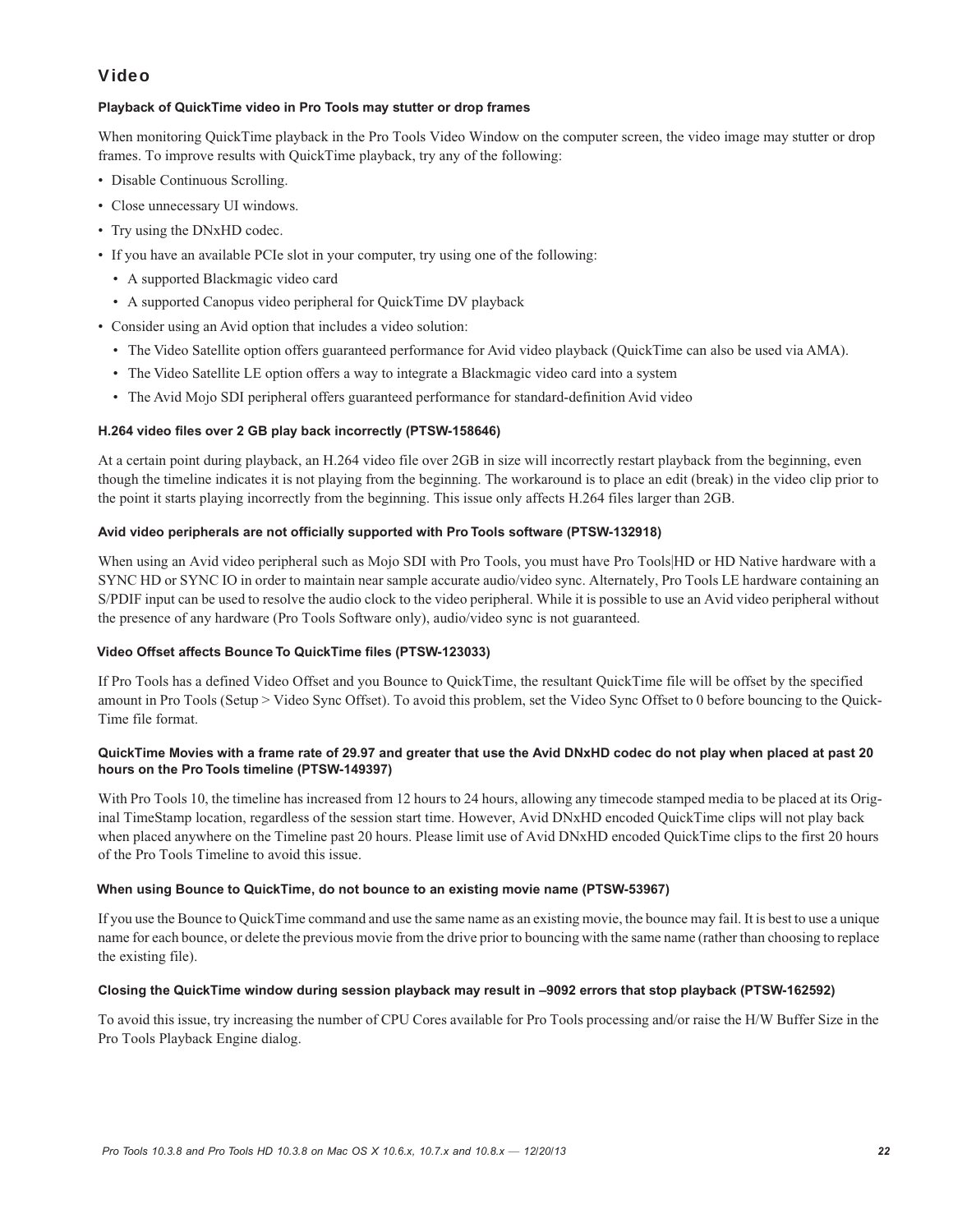#### **Pro Tools UI may slow down with densely-edited QuickTime Movie track (PTSW-54496)**

Pro Tools may begin to respond more slowly and update less often as a session with one or more QuickTime video tracks becomes more and more densely edited. If, while working with heavily edited QuickTime clips, Pro Tools responsiveness begins to decline, use the Bounce to QuickTime Video command, then import the bounced movie.

# **Unsupported QuickTime video formats (PTSW-52140, PTSW-52155, PTSW-52156, 72961)**

Several video formats supported in QuickTime are not supported in Pro Tools. These include .DivX, .flc, .m4v and .3gp format movies. Attempting to import these will generate errors or will fail to import.

# **QuickTime clips with "Clean Aperture" settings do not play back in Pro Tools 10 on OS X 10.7 (PTSW-150342)**

Pro Tools 10 on Mac OS X 10.7 is unable to playback QuickTime video clips with "Clean Aperture" settings. The session plays back, but these clips appear black in the Video window. These clips do play back in Pro Tools 10 on Mac OS X 10.6.

#### **Standard definition QuickTime movies rendered as 16:9 Anamorphic play back in Pro Tools at 4:3 (PTSW-23020)**

Standard Definition QuickTime movies that are rendered with 16:9 an anamorphic Scaled Size of 853x480 play back in Pro Tools at 4:3 or 720x486 resolution. The Scaled Size attribute of QuickTime movies is ignored by Pro Tools. To work around this problem, render the movie letterbox natively within the 720x486 pixel dimension.

#### **MPEG-1 and MPEG-2 video freezes at edit points (PTSW-55185)**

Editing MPEG-1 & MPEG-2 video is not officially supported. If you experience this problem, try switching playback to the Video window, or convert the movie to a supported format using a 3rd party application. Removing the audio from an MPEG-1 or MPEG-2 movie with a 3rd party application may also fix the problem.

#### **Audio from "muxed" MPEG-1 and MPEG-2 movies cannot be imported and will be heard in a bounced movie (PTSW-53625)**

Unlike other QuickTime formats, MPEG-1 and MPEG-2 movies store audio and video in a single multiplexed track, called a "muxed." track. Pro Tools cannot separate the audio from video for these types of movies. As a result, you will not be able to import the audio from an MPEG-1 or MPEG-2 movie. Also, if you Bounce to QuickTime using an MPEG-1 or MPEG-2 movie as a source movie, the original audio from the movie will be present in the bounced movie (even though it will not be heard while working with the movie in Pro Tools). To import audio from an MPEG-1 or MPEG-2 file, use a third party application to "demux" the MPEG stream.

# **Dragging from Mac Finder in Shuffle mode does not work correctly with video (PTSW-28041)**

Dragging a Video file from the desktop to the Edit window while in Shuffle mode will always place the video at session start, overwriting existing video clips in that location.

# **System instability when running multiple applications using Blackmagic Design hardware for QuickTime video output (PTSW-19486)**

When Pro Tools is running with a Blackmagic DeckLink II Extreme or Intensity video capture and playback PCI-e card installed, launching Blackmagic Design's Deck Capture utility, Final Cut Studio, or any other application which supports Black Magic hardware for video output, can result in system instability. To avoid any potential system instability only use one Blackmagic DeckLink–aware application at a time.

#### **Clip names appear incorrect after selecting Field Recorder channel matches, or expanding to new tracks. (PTSW-136012)**

This can occur if the file name of a Field Recorder channel match contains a hyphen followed by a number greater than zero. Pro Tools names new clips by incrementing the number after the hyphen. If a field recorder file is already named in this way (such as "Filename-01"), then new clips created by selecting a Field Recorder channel match or by expanding a track may have names different from the parent file. To avoid this situation, avoid using hyphens in Field Recorder file names.

# **Field Recorder matches appear offset after AudioSuite rendering if the session timecode rate does not match the file timecode rate (PTSW-152147)**

If a portion of a file has been rendered with an AudioSuite plug-in, an offset can occur when expanding field recorder matches in cases where the session timecode rate does not match the timecode rate of the audio file. To avoid this issue, you can either render the whole file with AudioSuite (rather than only a portion of the file), or use Whole File mode when rendering AudioSuite processing.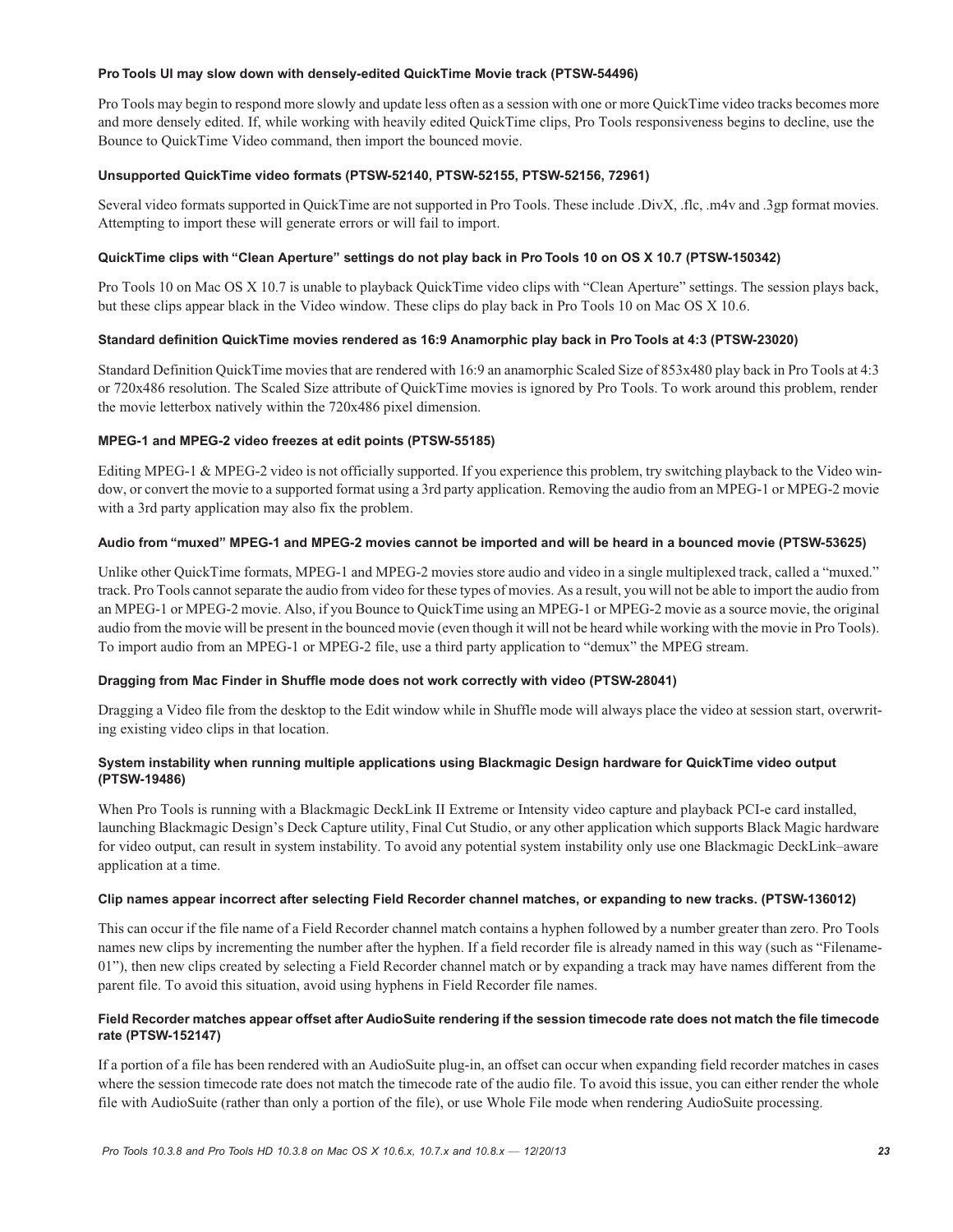# General Localization

### **Session notes or Session Info text files saved in Japanese may not open in TextEdit (PTSW-46686)**

Session Notes (you can generate these if you are missing plug-ins or have problems when opening a session) or Session Info (File > Export > Session Info as Text) text files may not open in TextEdit, depending on the TextEdit preference settings. This is because the files use different text encoding. As a workaround, you can use the Console application to open files or you can use the Open menu item in TextEdit, then choose the correct encoding, as follows:

- Session Notes UTF-8
- Session Info Japanese (Mac OS)

# **Reading session notes on Korean Mac OS X (PTSW-144218)**

Apple has changed its default UTF-8 encoding behavior in the latter 10.6.x releases and 10.7.x. Because of this some languages do not open Session Notes correctly in TextEdit.

# **To open Session Notes correctly:**

- **1** Launch TextEdit.
- **2** Choose TextEdit > Preferences.
- **3** Click Open and Save.
- **4** Under "Plain Text File Encoding," set Opening Files to Unicode (UTF-8).

#### **Certain Chinese characters need to be initiated in the Mac OS before they can be used for naming in Pro Tools (PTSW-33074)**

If you cannot use certain characters for naming in Pro Tools, use Text Edit in Mac OS X to initiate the characters. In Text Edit, type the same characters you were trying to use, then use the mouse to select the correct ones from the pop up menu. You should now be able to use them in Pro Tools.

# **AAF/OMF sequences with non-English characters import with garbled clip names or won't relink (PTSW-33569, PTSW-99570, PTSW-33826)**

If an AAF/OMF sequence containing files or clip names with non-English characters is exported from a Mac-based Pro Tools 7.3.1 system (or lower), it may not import correctly into Avid Media Composer, or Pro Tools 7.4 and higher systems on Windows or Mac. Conversely, AAF/OMF sequences with non-English characters exported from any Pro Tools 7.4 or higher system (or higher) may not import correctly into a Mac-based Pro Tools 7.3.1 (or lower) system. To relink the files, select "Manually Find and Relink," then deselect all options except "Find by file ID." Clip names may appear garbled.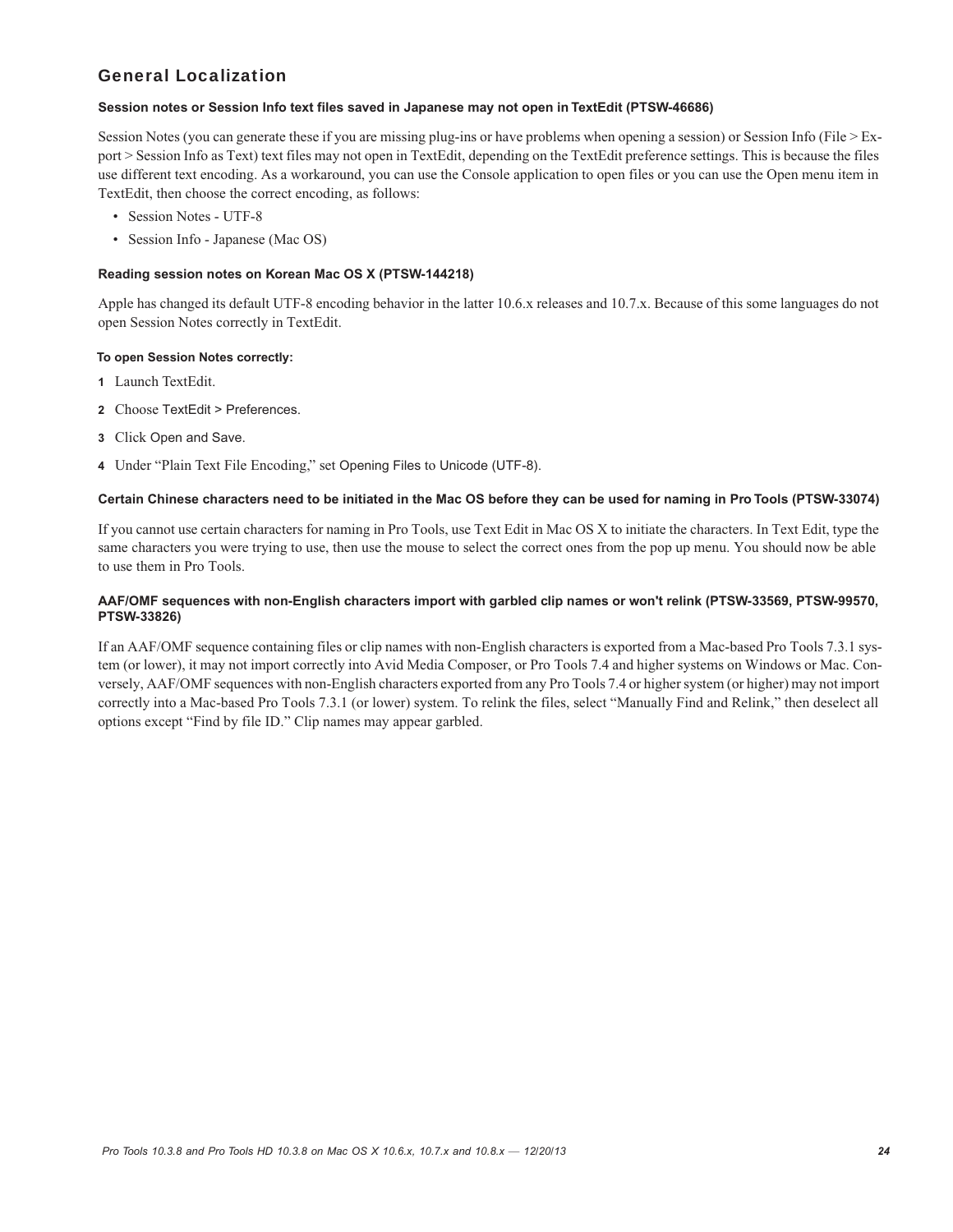# Known Issues with Pro Tools CoreAudio Hardware Drivers

# **Limitations of the Avid CoreAudio driver with CoreAudio Manager**

The CoreAudio Driver has the following limitations with HD, 003, and Digi 002 systems:

Pro Tools HD, and Pro Tools with 003 and Digi 002 systems require exclusive access to Pro Tools hardware. You cannot use CoreAudio applications and Pro Tools with these systems at the same time. To use Pro Tools, make sure you quit any CoreAudio applications before launching Pro Tools on these systems. To use a CoreAudio application with these systems, make sure you quit Pro Tools before starting the CoreAudio application.

 The CoreAudio Driver cannot be used to preview sound files from the Mac Finder while Pro Tools is running. When a sound file is located in the Mac OS X navigation window, a QuickTime transport bar is displayed next to it. The QuickTime transport bar lets you audition the sound file. With USB audio interfaces, you can preview sound files from the Mac Finder as long as Pro Tools is not running. With FireWire and Avid HD audio interfaces, the sound will always play back though the Mac built-in audio controller (through the Mac speaker or headphone jack). However, if you double-click a sound file, the QuickTime application will launch, which can use the CoreAudio Driver for playback.

The CoreAudio Driver cannot be used for playback of Mac System Sounds.

# **Selecting "Avid HW" for Sound Input or Output in System Preferences may cause Pro Tools to fail to launch (99576)**

If "Avid HW" is selected as the input or output device in System Preferences, certain common actions in the Finder may activate the Avid CoreAudio Manager. These actions include selecting an audio or video file while in Columns view or while the Inspector window is open, or using Get Info or Quick Look on an audio or video file. Once activated, CoreAudio may remain connected even after selecting a different file or closing all Finder windows. If Pro Tools is launched while CoreAudio is connected, an error message stating "Avid Hardware is in use by another application.  $(-1133)$ " may occur.

# **Pops when changing sample rates**

With the CoreAudio Manager, your Pro Tools hardware may produce a "pop" or "click" sound if Pro Tools was last used at a sample rate different from the one the new CoreAudio client is set to use.

# **Audio streaming problems when using very low H/W Buffer Sizes with 3rd party Core Audio applications (such as Logic) (PTSW-154719)**

You may experience audio streaming problems when using Avid hardware with 3rd party applications such as Cubase or Logic and playing back at the lowest buffer size. The lowest supported buffer sizes when using Avid hardware are 64 at 44.1 and 48 kHz sessions, and 128 at 88.1 and 96 kHz.

# **Pro Tools hardware may not play sound from QuickTime or Safari with CoreAudio (PTSW-3093 and PTSW-27892)**

If you do not hear sound when playing back audio through Pro Tools hardware from QuickTime or Safari with the CoreAudio Manager, try one the following:

• Open the Mac System Preferences and click Sound. While QuickTime or Safari is playing back audio, change the Output from Avid HW to Internal, and then back to Avid HW.

 $-$  or  $-$ 

• Launch iTunes before launching QuickTime or Safari.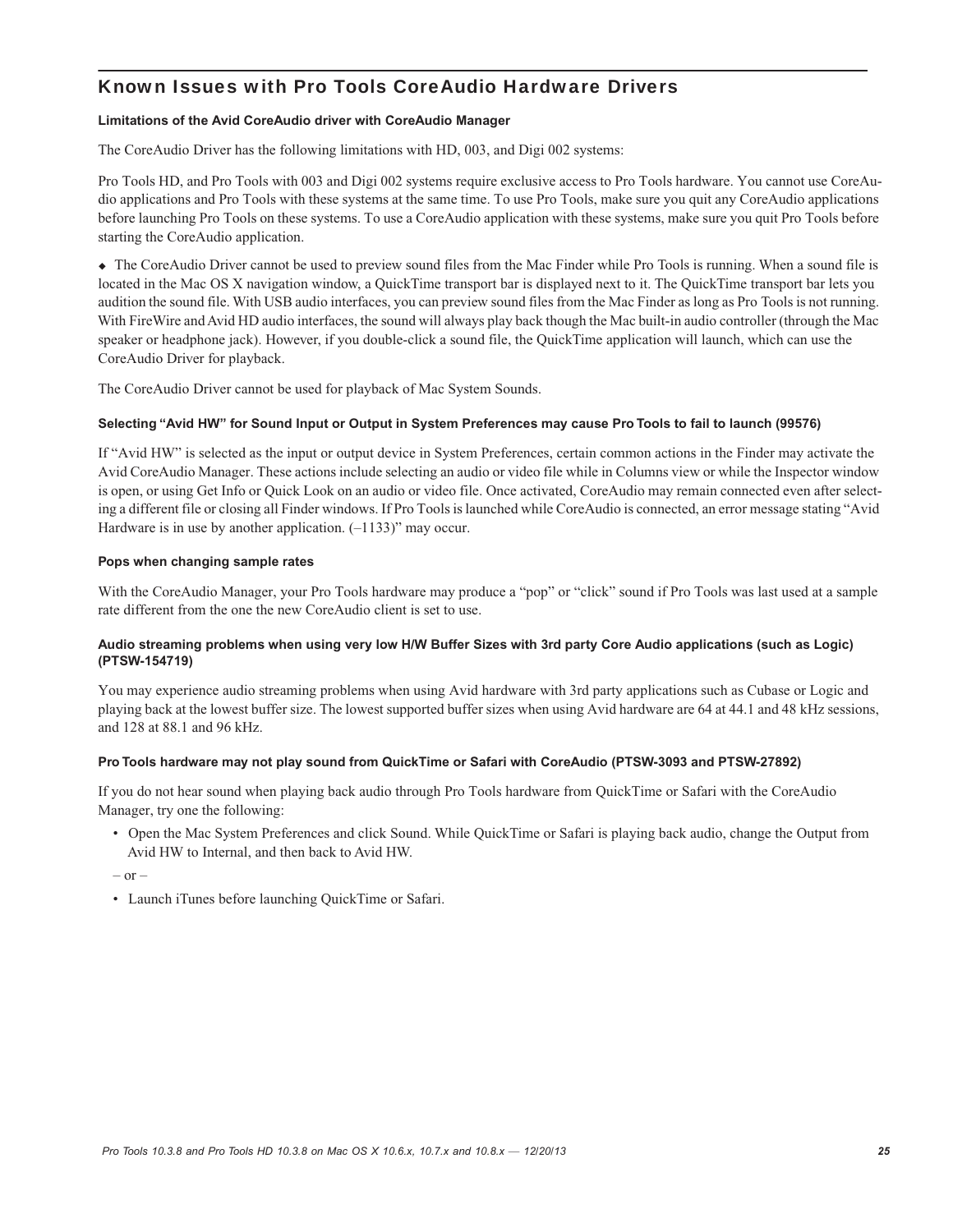### **Buffer sizes incompatible with Pro Tools hardware (39542)**

In Cubase, Traktor, Live, and certain other applications, you can select Buffer Sizes that may be incompatible with your Pro Tools hardware. Selecting incompatible buffer sizes results in distorted sound and may cause other problems. Please make sure to select Buffer Sizes listed in the following chart:

|  | Cubase SX Buffer Sizes Supported by Avid Audio Hardware |  |  |
|--|---------------------------------------------------------|--|--|

| <b>Avid Audio Hardware</b>                                            | <b>Supported Buffer Sizes</b> |  |  |
|-----------------------------------------------------------------------|-------------------------------|--|--|
| Avid HDX                                                              | 128, 256, 512, 1024           |  |  |
| Pro Tools HD                                                          | 128, 256, 512, 1024           |  |  |
| <b>HD Native</b>                                                      | 128, 256, 512, 1024           |  |  |
| 003, 003 Rack, 003 Rack+, Eleven Rack, Digi 002,<br>and Digi 002 Rack | 64, 128, 256, 512, 1024       |  |  |
| Mbox and Mbox 2-series interfaces                                     | 32, 64, 128, 256, 512, 1024   |  |  |

#### **Reason Output distorts with Buffer Size settings less than 256 samples at 88.2 kHz or 96 kHz (39399)**

Distorted sound can result when a Reason user has selected a Buffer Size of less than 256 samples at sample rates of 88.2 kHz or 96 kHz.

# **Pro Tools reports a –6101 error connecting or disconnecting headphones or audio cables from the audio output jack on your computer while using Pro Tools (PTSW-159325)**

You may encounter a –6101 error when connecting or disconnecting headphones or audio cables from the audio output jack on your computer while using Pro Tools. To avoid this problem, quit Pro Tools before connecting or disconnecting your headphones or audio cables.

# Known Issues with Audio Interfaces

# HD OMNI

# **Noise in the output signal from HD OMNI with digital input (PTSW-1614)**

If HD OMNI is connected to a digital source with a mismatched clock and Sample Rate Conversion (SRC) is not enabled, you will hear noise (including loud "pops") in the output signal. To correct this problem, either enable SRC or ensure that the clock of the digital source and HD OMNI are matched correctly.

# **HD OMNI front panel Setup menus are unresponsive after Pro Tools quits unexpectedly (PTSW-125692)**

HD OMNI will not automatically recover "stand-alone" mode if Pro Tools quits unexpectedly (or if you disconnect the DigiLink cable from HD OMNI while Pro Tools is running). As a result, some of the SETUP functions accessible from the front panel will be unavailable. Power cycle HD OMNI to recover stand-alone mode.

# **Graphic redraw problems in the Hardware Setup dialog (PTSW-122690, PTSW-1346, and PTSW-1235)**

When changing the Hardware Setup configuration for HD OMNI, it is possible to encounter graphics redraw problems in some cases. To force a graphics redraw of the Hardware Setup dialog, close and reopen the Hardware Setup dialog.

#### **Versions of Pro Tools lower than 8.1 quit on launch with HD OMNI (PTSW-1976)**

When launching versions of Pro Tools lower than 8.1 with HD OMNI connected and powered on, Pro Tools quits when initializing DSI. To avoid the problem, power off HD OMNI before launching versions of Pro Tools lower than 8.1.

#### **No sound on output after hardware reset (PTSW-126575)**

After resetting the HD OMNI interface to the default factory settings using the front panel controls, the HD OMNI interface stops emitting sound in sessions where the outputs are not assigned to the Monitor output path. To correct this problem, press the ALT monitor button to switch to the ALT Monitor path, and then press it again to switch back to the Main Monitor path.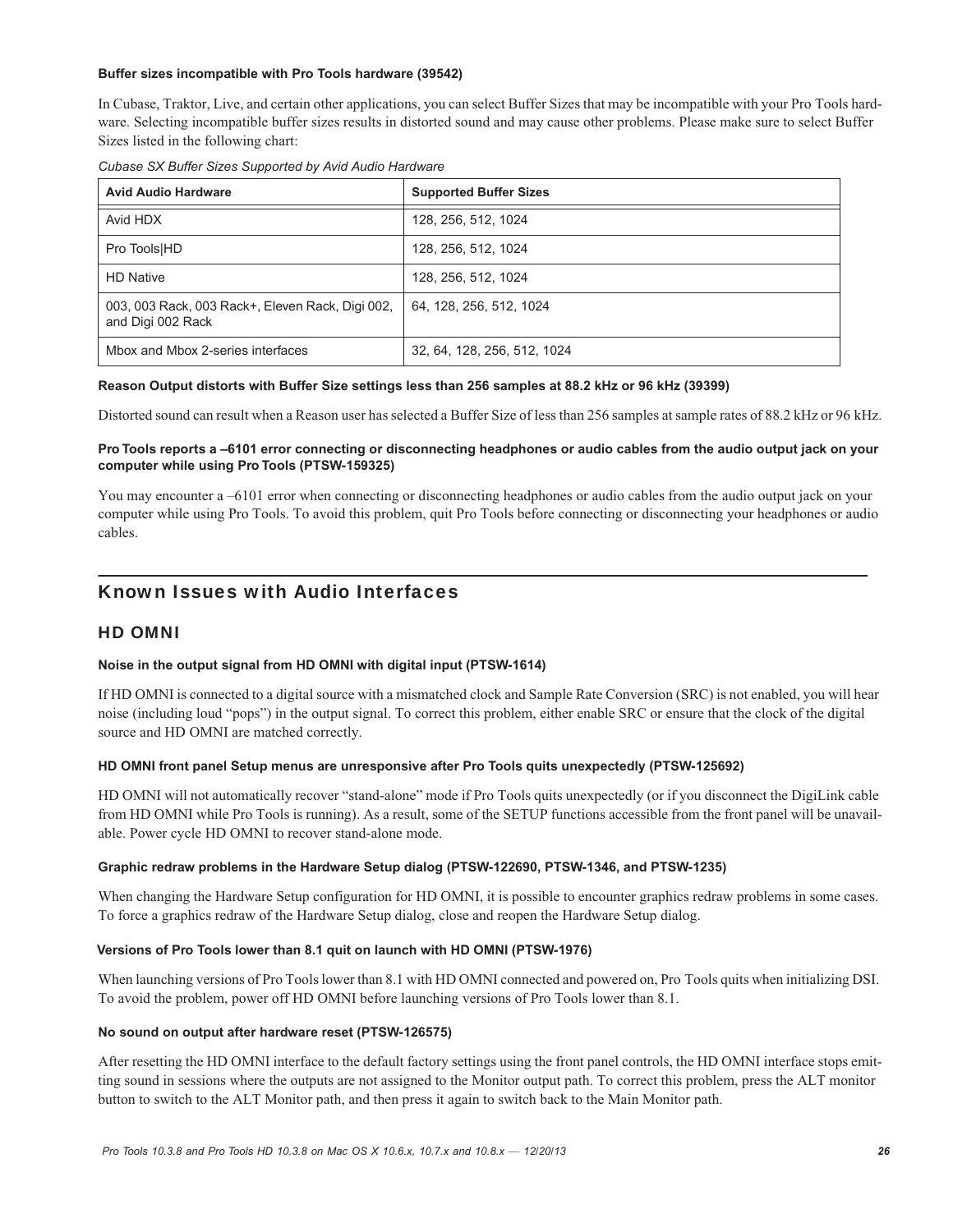#### **Loss of Monitor path when launching Pro Tools with HD OMNI off or disconnected (PTSW-127313)**

When launching Pro Tools and opening I/O Setup after powering off HD OMNI or disconnecting it from the system, the inactive Monitor path is not present in Output tab. You may need to restore the default I/O Settings and remap the corresponding Output Busses.

# **Output paths are not automatically created in the Output page of the I/O Setup after disabling the corresponding Monitor path in the Monitor page of the Hardware Setup and re-assigning the Outputs from "None" to physical outputs in the Main page of the Hardware Setup (PTSW-127559)**

After disabling the Monitor path in the Monitor page of the Hardware Setup and re-assigning the corresponding Outputs from "None" to physical outputs (such as "A 1-2") in the Main Page of the Hardware Setup, these Output paths are not automatically created in the Output Page of the I/O Setup. You will have to manually create the appropriate Output paths in the I/O Setup (or click Default).

# **Changing Monitor path Output assignments in the Hardware Setup does not update the Output paths in the Output page of the I/O Setup (PTSW-127563)**

When changing Monitor path Output assignments in the Monitor page of the Hardware Setup (such as setting the Monitor path Format to None or assigning the Monitor to different physical outputs), the Output paths in the Output page of the I/O Setup do not reflect the corresponding changes. You will have to manually create the appropriate Output paths in the I/O Setup (or click Default).

# **When creating new sessions, using the I/O Settings selector can result in unexpected Output assignments if HD OMNI has an assigned Monitor path (PTSW-123896)**

If HD OMNI has an assigned Monitor path, Output paths created by the selected I/O Settings option in the New Session dialog may be offset by the channel width of the Monitor path. If this happens, you will have to manually create the appropriate Output paths in the I/O Setup (or click Default).

# **I/O Setup Bus page erroneously adds monitor paths (PTSW-127739)**

With both MAIN and ALT Monitor paths declared, toggling one of the CR Monitor paths from the current format to "None" and then back to the starting Monitor format from within the Hardware Setup Monitor page, causes the Bus page in I/O Setup to erroneously add an extra Monitor path with the abbreviation with "(1)." This can happen numerous time and each new Monitor abbreviation increments accordingly.

# 003 Family and 002 Series Interfaces

# **Upgrading to Lion can result in the uninstallation of Pro Tools components for Digi 002 and 003 family systems**

If you upgrade from Mac OS X 10.6.x ("Snow Leopard") to Mac OS X 10.7.x ("Lion") with Pro Tools already installed, *DigiDioMIDIServer.plugin* and *DigidesignFireWireMIDI.plugin* will be uninstalled during the Lion install. When the OS upgrade is complete, a dialog will appear indicating that these files were moved to an Incompatible Software folder. You can reinstall the drivers for your Digi 002 or 003 family interface after installation to restore these files.

To run Pro Tools on Mac OS X 10.7.x ("Lion") with a Digi 002 or 003 family interface, Avid recommends that you create a clean Lion partition and install Pro Tools directly to that partition.

# **Reconnecting an 003 or 002 after losing the connection with Pro Tools (PTSW-20351)**

If your 003 family or 002 series interface looses its connection with Pro Tools, increasing your buffer size or changing your CPU usage limit may bring the device back online without having to close Pro Tools or restart your computer.

# **Importing .PIM Files on an 003 System with a C|24 (PTSW-46401)**

When importing a custom map .PIM file created on a 003 to another 003 system with a C|24, 003 displays "<No Track>" on the scribble strips instead of staying in Plug-in Edit mode with a restored newly imported Plug-in Map. You will need to switch to another mode on 003 and then re-enter Plug-in Edit mode to correct this.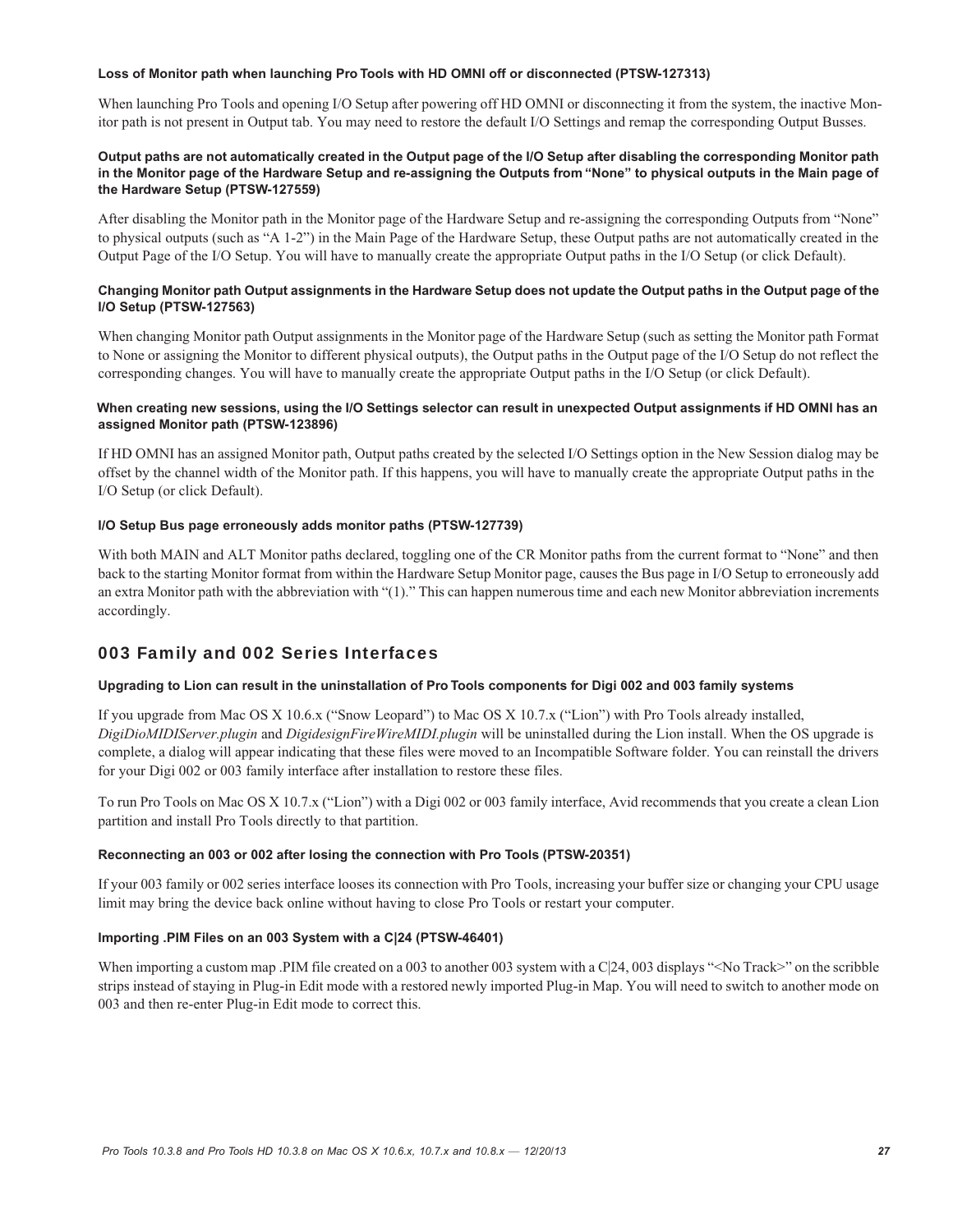# Pro Tools Aggregate I/O (Mac Built-In Audio)

# **When using Aggregate I/O on Mac OS 10.7.x ("Lion"), a New Session command results in an error (PTSW-142151) or the Aggregate I/O sample rate is frozen at a setting of 0 Hz (PTSW-142166)**

# **If either of these errors occurs, do the following:**

- **1** Quit Pro Tools.
- **2** Launch Audio MIDI Setup.
- **3** Choose Window > Show Audio Window.
- **4** Select Pro Tools Aggregate I/O.
- **5** Click the Minus sign icon to delete Aggregate I/O.
- **6** Relaunch Pro Tools.

# **–6101 error when previewing audio with Pro Tools Aggregate I/O (PTSW-132996)**

When previewing audio in the Import Audio dialog with Pro Tools Aggregate I/O selected as the Current Engine (in the Playback Engine dialog), and with the Mac OS File view is set to Columns view, you may encounter a –6101 error. Try changing the Mac OS file view from Columns to List or Icons view, or use any of the built-in audio devices instead of Pro Tools Aggregate I/O to avoid this problem.

### **Changing sample rates in Audio MIDI Setup can cause Aggregate I/O to disappear in I/O Setup, resulting no audio output (PTSW-132281)**

When Pro Tools Aggregate I/O is selected as the Current Engine in the Playback Engine dialog, changing sample rates in Audio MIDI Setup can cause the Pro Tools Aggregate I/O to be removed from I/O Setup resulting in no audio output. To correct this problem, click the Default button on the Output page of the I/O Setup.

#### **Error messages when opening a session with a different sample rate from the Aggregate I/O sample rate setting (PTSW-131779)**

Pro Tools may indicate that a given Aggregate I/O device has not automatically adjusted its sample rate when a session with a different sample rate is opened. You may subsequently be presented with a dialog indicating that the session needs to be closed and reopened to update the sample rate setting of the Aggregate I/O device.

# **Renaming Pro Tools Aggregate I/O driver in AMS corrupts the driver (PTSW-131383)**

If you rename the Pro Tools Aggregate I/O driver in Audio MIDI Setup (AMS), the driver be corrupted the next time you launch Pro Tools. If this happens, quit Pro Tools and delete the Pro Tools Aggregate I/O device from AMS. Pro Tools will re-create the driver the next time it is launched.

# **Pro Tools quits unexpectedly when enabling the built-in digital I/O (PTSW-132189)**

When enabling built-in digital I/O for Pro Tools Aggregate I/O in Audio MIDI Setup, Pro Tools quits unexpectedly. To avoid this problem, enable the built-in digital I/O in Audio MIDI Setup before launching Pro Tools.

# Third-Party Core Audio Devices

# **Pops and clicks can occur when using third-party Core Audio devices with Pro Tools (PTSW-132084)**

Note that audible pops and clicks can occur when using some third-party audio interfaces even if Error Suppression is disabled. Try increasing the Hardware Buffer size for the device to avoid this problem.

# **Using low buffer sizes with Studio Monitor Express may result in Pro Tools quitting unexpectedly with a loud burst of noise (PTSW-132513)**

Using Studio Monitor Express with some Core Audio Devices may result in Pro Tools quitting unexpectedly along with loud bursts of noise. Studio Monitor Express is not recommend for use with Pro Tools at this time.